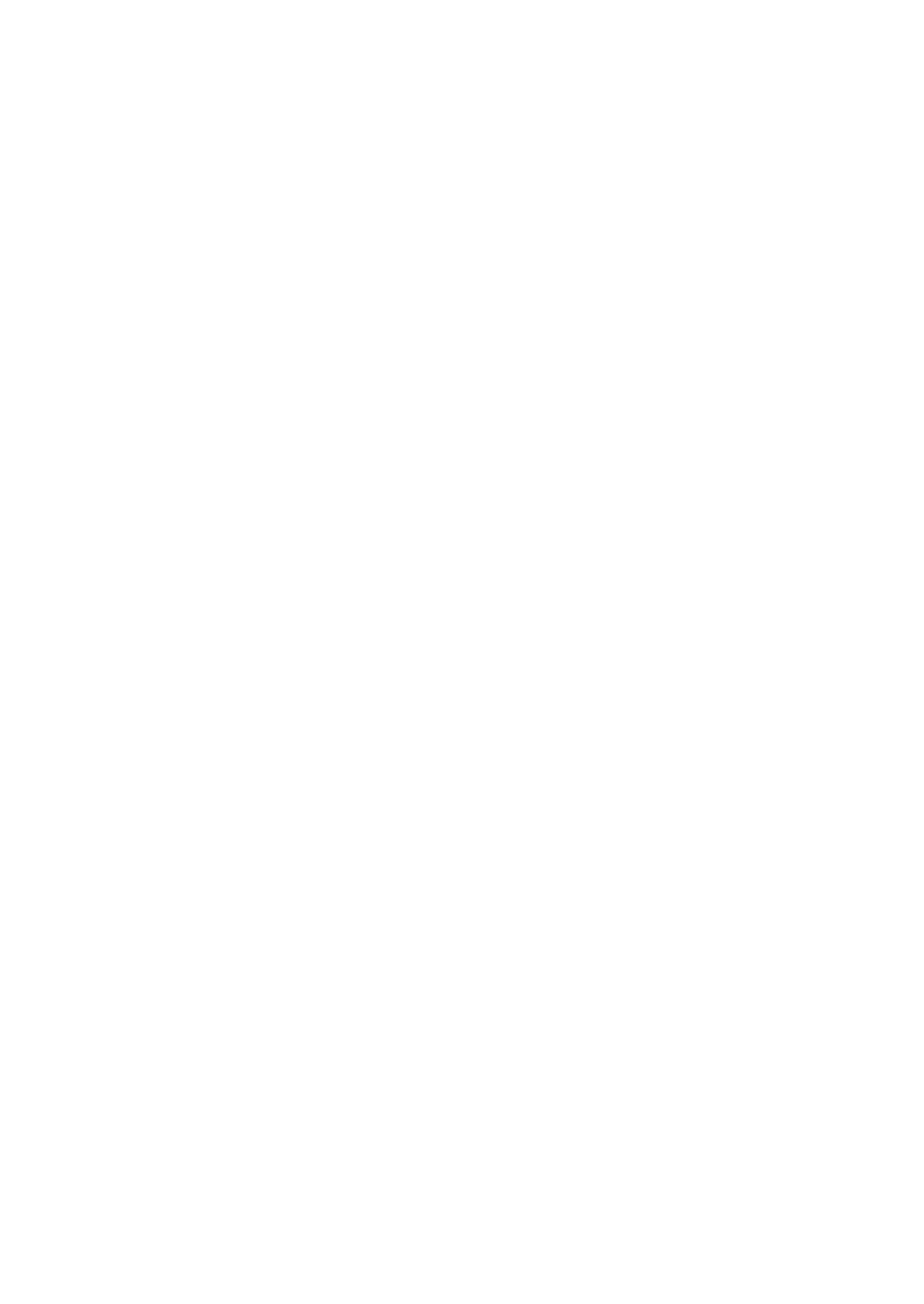# **Chapter Four**

*The Palestinian Issue and the Arab World*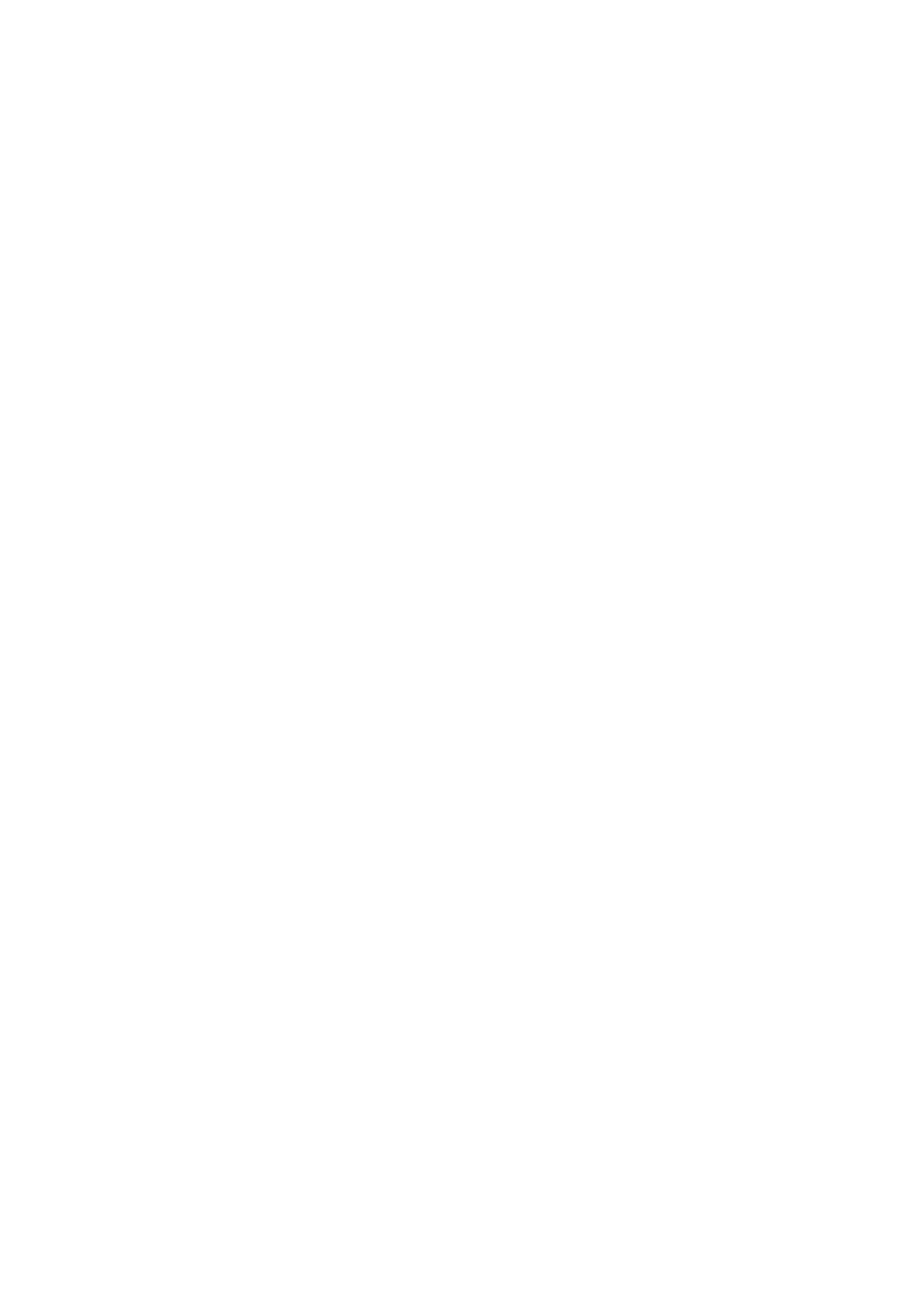# **The Palestinian Issue and the Arab World**

#### *Introduction*

No significant change had taken place in the Arab attitudes towards the Palestinian issue throughout the year 2006. In fact, the various Arab positions towards the issue remained basically the same as in previous years. The Arab policy towards the settlement issue with Israel was also the same, as the Arab countries kept their call of having the Arab Initiative, agreed upon in the Beirut Summit of 2002, as the basis of peace negotiations. But Israel rejected this offer and the Initiative itself. However, the interesting development in this regard are the positions of the Arab countries towards the victory of Hamas in the legislative elections, and the defeat of Fatah that controlled the PLO since 1968, and with whom the Arab countries had interacted throughout these long years. The victory of Hamas has introduced a new player in the Palestinian arena that have a different vision and political discourse, and with whom the Arab countries have never dealt with before.

# *First: The Arab Position towards Hamas' Victory in the Legislative Elections*

The Arab positions towards the victory of Hamas in the legislative elections, held on 25/1/2006, varied considerably. Some Arab countries welcomed the outcome of the elections, but others expressed reservations, while a third group considered the incident as an internal Palestinian concern, and called for non-interference in the democratic options of the Palestinian people.

#### **1. Official Arab Positions**

The League of Arab States hailed the transparency and fairness of the elections, and asked for the acceptance of their outcome as it reflects the free will of the Palestinian people. In response to the Israeli refusal to negotiate with the new Hamas government, 'Amr Musa, the secretary-general of the Arab League, publicly maintained that Israel should respect the outcome of the elections and negotiate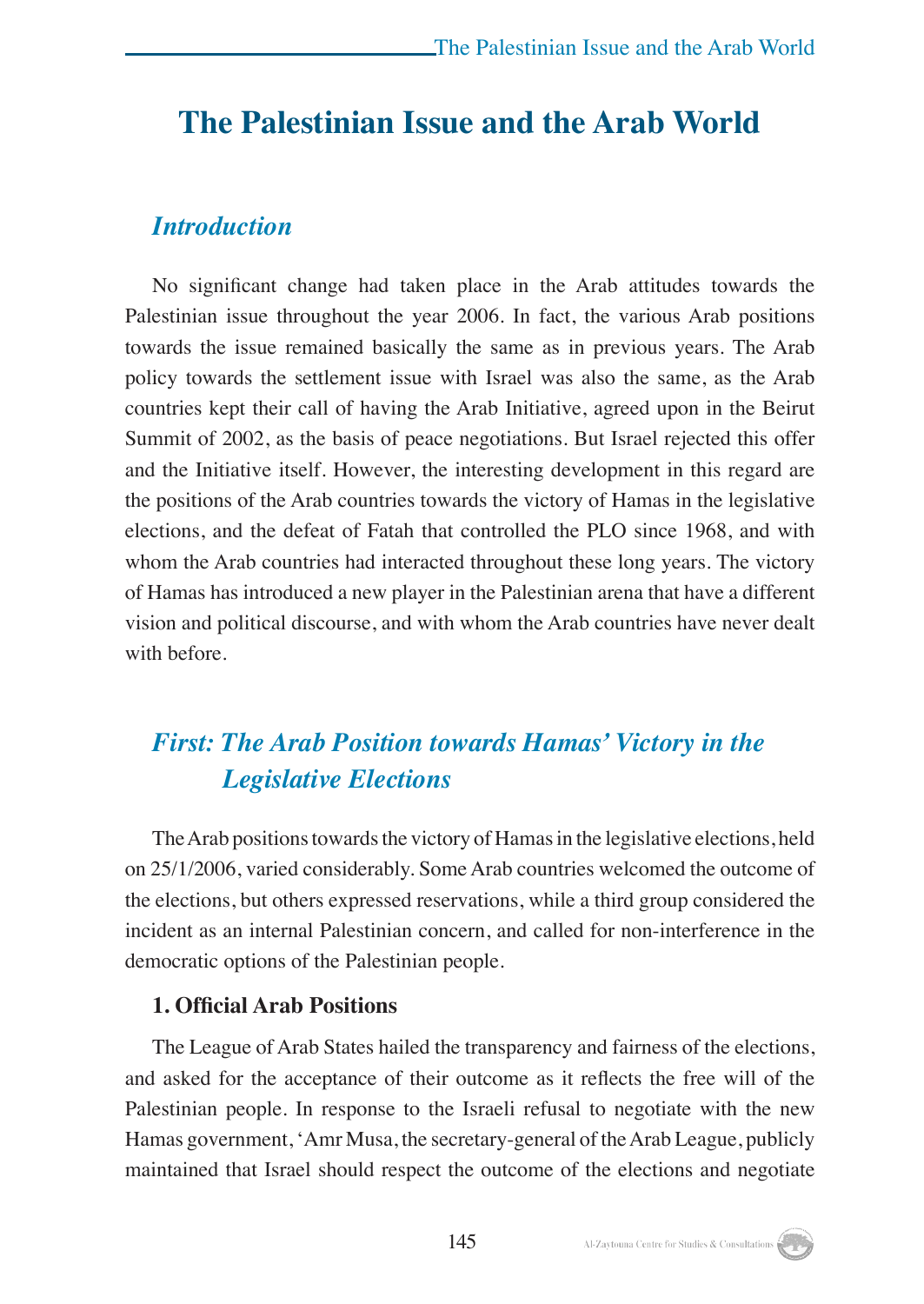with the new government. Israel, he added, should not use this development as a pretext for procrastination or suppression of the peace process. Musa told the Palestinians that their struggle is passing through a delicate phase, and urged them to unite around a national program. He added that Hamas should be given the opportunity and the time to crystallize its attitude and policies.

Musa warned the USA from pursuing a double-standard policy by saying, "Washington cannot speak of the necessity and urgency of democratization and, at the same time, refuses to accept the results of this democratic election." On the margin of Davos Economic Forum in Switzerland, the secretary-general said that Hamas will exhibit a new face in government, and added, "If Hamas is to form the government and be in charge of governance and negotiations of a peace settlement, then we will see a different Hamas from the one that we know in the street."1

Meanwhile some Arab states welcomed these democratic elections. The Yemeni President 'Ali 'Abdullah Saleh, called the Palestinian President Mahmud 'Abbas to congratulate him for the success of the elections, and demanded that Hamas and the new PLC actively engage themselves in the peace process in accordance with the decisions of the international community, and for the sake of achieving the Palestinian ambitions, hopes and national legitimate rights. Fu'ad al-Sanyurah, the Lebanese premier, congratulated Hamas for its success, and agreed with Khalid Mish'al, the president of Hamas' Political Bureau, to resume negotiations on the Lebanese-Palestinian relations.

The Qatari *Amir*, Sheikh Hamad Bin Khalifa Al-Thani, called the Palestinian president to congratulate him for the success of the elections that will have positive impact on the process of building an independent Palestinian state. He also called Khalid Mish'al to congratulate him for the victory of Hamas in these legislative elections.<sup>2</sup>

During the first Arab tour of Mahmud al-Zahhar, the Palestinian foreign minister, 'Amr Musa renewed his call to all sectors of the Arab community, citizens, peoples, institutions and organizations, to extend immediate support and generous financial contributions to the Palestinian people. He pointed to the extensive negotiations that al-Zahhar had with the permanent representatives of the Arab countries in the Arab League. Musa emphasized that the Arab Initiative does not extend any concessions to the other side for nothing, but rather it is a framework for negotiations that should achieve the Palestinian rights within the umbrella of the international community.

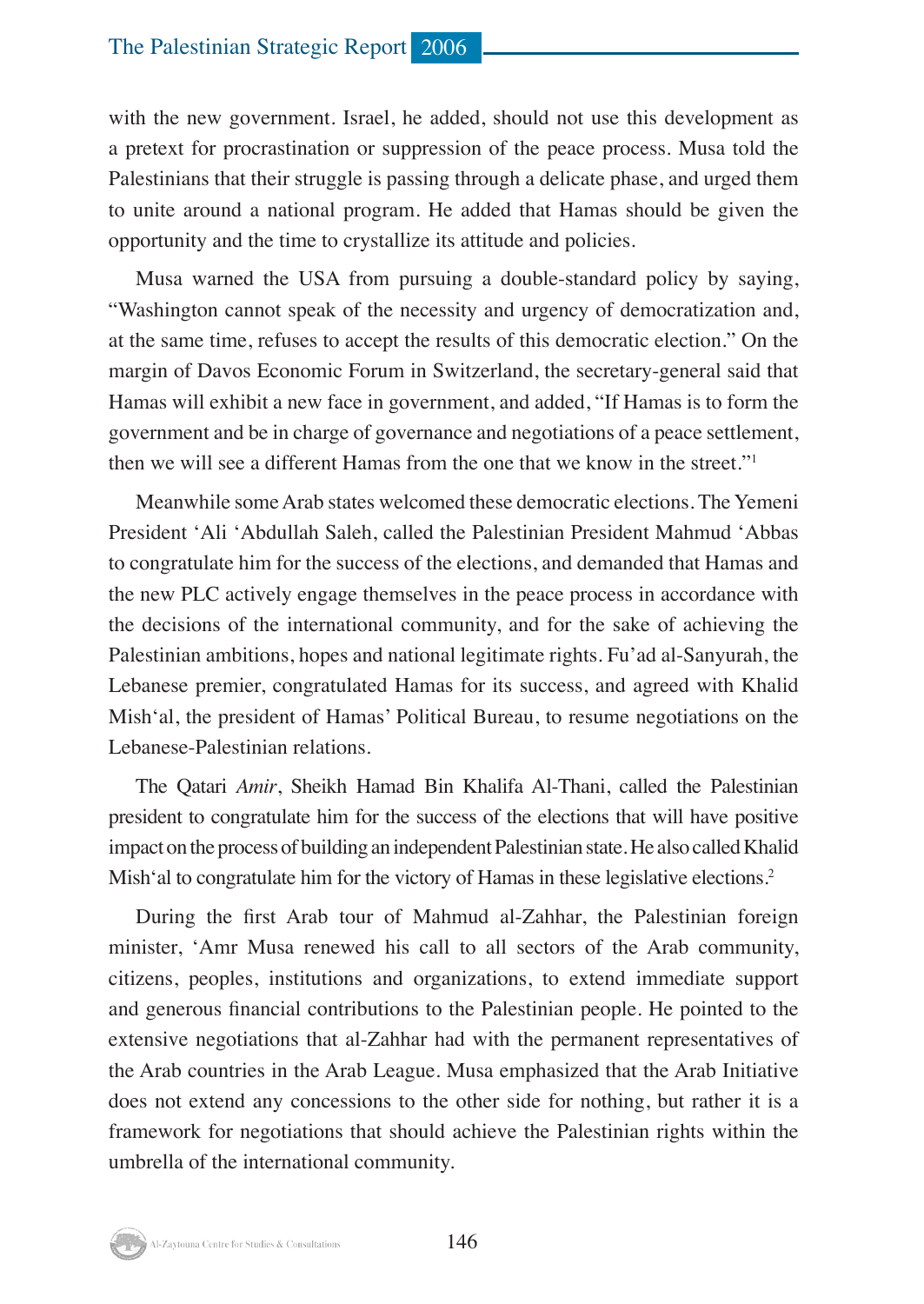Khalid Mish'al paid visits to Egypt, Saudi Arabia, Yemen, Sudan, Libya, United Arab Emirates (UAE), Bahrain, Kuwait, Qatar and Oman, where the officials there emphasized the necessity of national Palestinian unity, and reiterated their support to the Palestinians. In his address before the European Parliament in Strasbourg, Sheikh Hamad Bin Khalifa Al-Thani, criticized the hostile position of the western powers towards Hamas government by saying:

Rather than being remunerated for their democratic experiment that hardly exists in our region, the Palestinian people were penalized. I cannot understand how sanctions could be imposed on a democratically elected government, and collective punishment be dictated on an entire nation just because it exercised its democratic right to select its own rulers.

The Algerian President 'Abdelaziz Bouteflika, had also condemned the Israeli-west blockade on the Palestinians that had penalized them simply because they exercised their democratic right to elect Hamas. Bouteflika dismissed the Israeli policy that is based on starving the Palestinian people and violating the sanctity of their sanctuaries, defying the decisions of the international community, and imposing the de facto situation. He urged that due consideration be given to the Road Map and the efforts that had been exerted towards its implementation, as it is, more than any time before, the only vehicle to overcome the stubborn current deadlock of the peace process.3

Similarly, the Cooperation Council for the Arab States of the Gulf (GCC) demanded that Hamas be given the opportunity to govern as it had won the elections. Besides, this is essential for the realization of stability and peace in the Middle East. The council emphasized that Israel should honor its commitments, including the peace treaties that it signed in Madrid, and the Palestinians should never be penalized for their democratic option by such measures as the stoppage of financial aid. Finally, the council urged support to the Palestinians, and vowed that its member states would extend financial and other support to them.<sup>4</sup>

#### **2. The Positions of the Arab Masses**

The Arab street enthusiastically welcomed the victory of Hamas in the legislative elections and praised its insistence on the Palestinian fundamentals, resistance to the occupation and firm opposition to corruption within the institutions of the PA.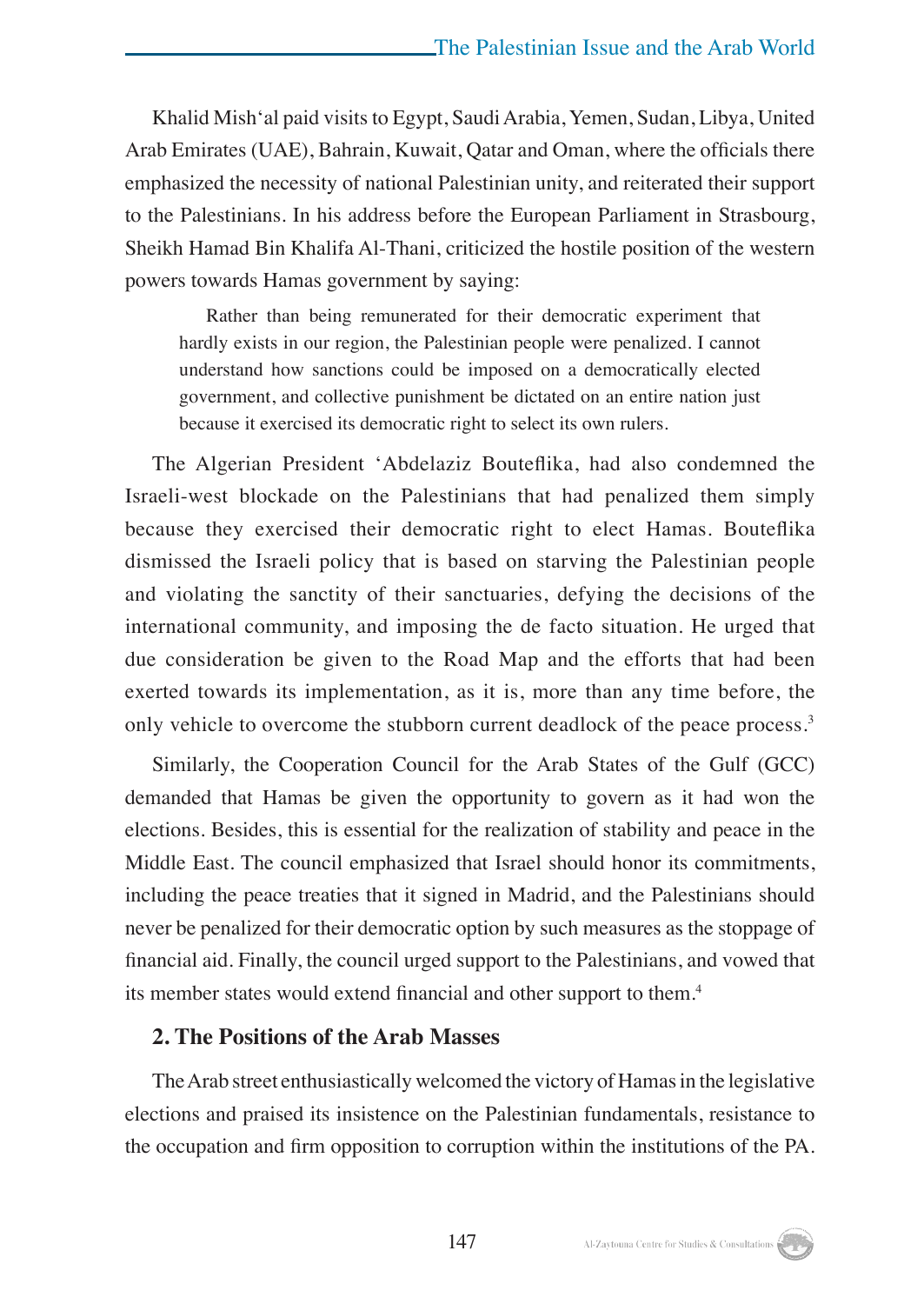Similarity, the Arab national and Islamic parties, welcomed the outcome of the elections as an important initial step in the struggle against the Zionist-American projects, and in alerting the Palestinian people to the dangerous conspiracy that they are confronting.

The Muslim Brothers in all Arab countries welcomed the victory of Hamas in the legislative elections, which they viewed as a success to the option of resistance, and to the Islamic project and methods to resolve the Palestinian issue. The Islamic Action Front Party (IAF) in Jordan maintained that this victory tantamounted to a correction exercise of a wrong route and to the peace process that started in 1993. The Muslim Brothers vowed to extend financial support to Hamas through wide campaigns that they undertook to organize to collect subscriptions and donations. Each of the 43 representatives of the Justice and Development Party in Moroccan Parliament donated a day's salary to Hamas, and the party, as well as other Islamic forces in the country, called upon the Moroccan masses to support the Palestinian people financially and morally.<sup>5</sup>

Hamza Mansur, the secretary-general of the Jordanian Islamic Action Front Party, considered Hamas victory as a wake up call to all Arab and Muslim rulers to support this new orientation that the Palestinian people had freely chosen and pursued, notwithstanding the warnings and threats that the USA and the EU had loudly voiced against Hamas. Sa'id Thiab, the secretary-general of the Jordanian Democratic Popular Unity Party, viewed the victory of Hamas as a new and a quality phase in the history of the Palestinian people that will enable them to present alternatives priorities and means of struggle, and to end the widespread corruption within the PA.<sup>6</sup>

The Muslim Brothers of Egypt congratulated Hamas for its victory, and called the organization to unite the Palestinians against Israel. Their leading leader 'Isam al-'Aryan urged Hamas to draw lessons from the previous Palestinian struggle, and to reconstruct and unite the internal front behind the new PLC. He called all the world powers, particularly the USA, to respect the free choice of the Palestinian people, and maintained that the outcome of the Palestinian elections is a clear indication that all the occupied peoples in the region have adopted Islam as a way of life, as has been the case in Iraq and Palestine.7

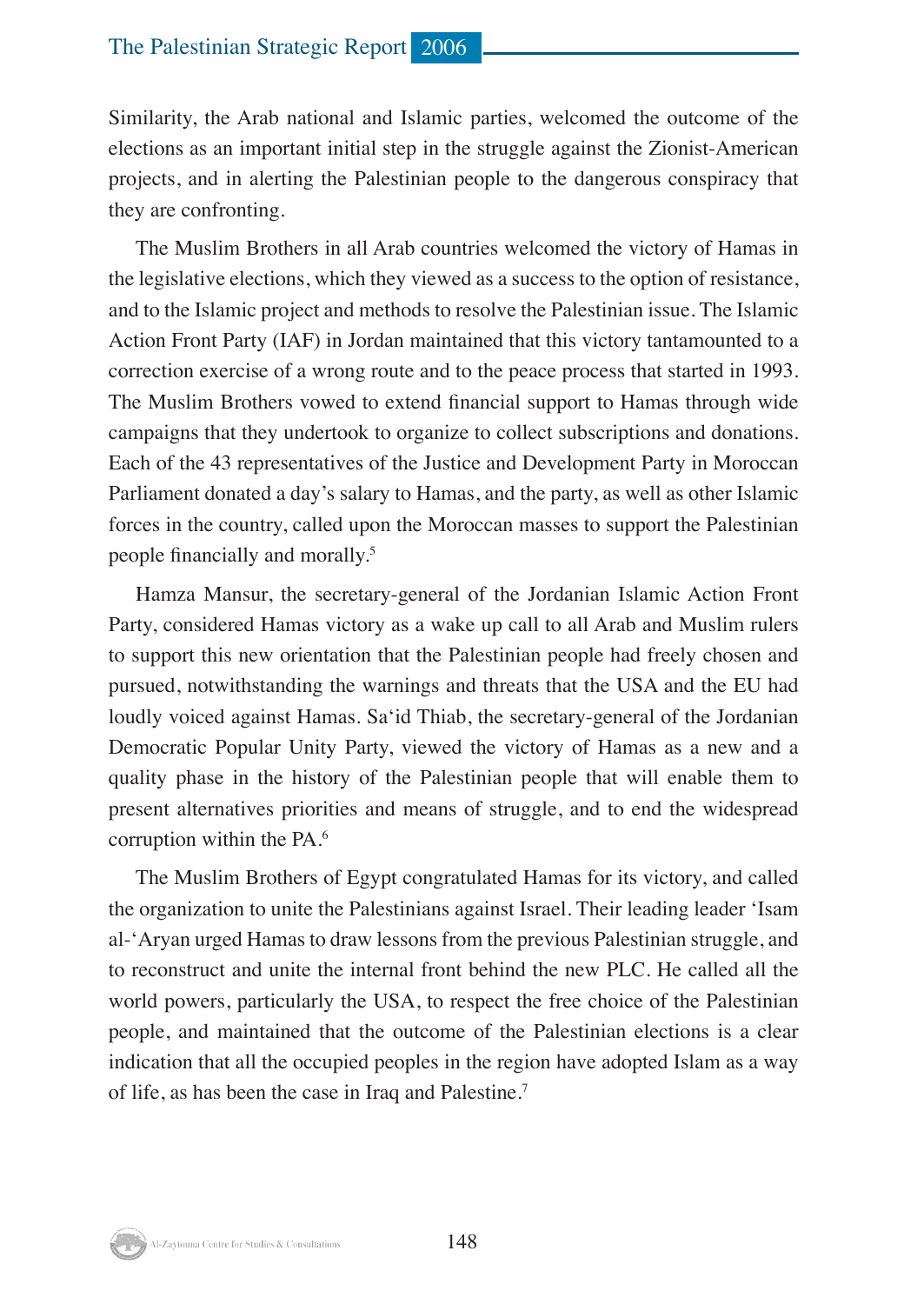# *Second: The Position of the Khartoum Arab Summit towards Hamas and the Peace Settlement*

Hamas' victory in the legislative elections and its formation of the Palestinian government had dominated the meetings of the Arab foreign ministers, as well as the 18<sup>th</sup> Khartoum Arab Summit convened on 28/3/2006. The ministers emphasized at the end of their meetings in Cairo the necessity of respecting the will of the Palestinian people, non-interference in their internal affairs, and not to pass prior judgments, or to impose unfair conditions on their elected leadership. Nonetheless, some Arab countries started to rally behind the Palestinian presidency instead of standing neutral between the Hamas led government and the Fatah controlled presidency. Besides, the Secretariat of the Arab League officially invited the presidency to attend the Arab summit, but it declined to do so to the government, or even its minister of foreign affairs. To add insult to injury, the Palestinian delegation to the summit did not include a single representative of Hamas.

No doubt, the USA had been forcefully behind the exclusion of Hamas government from participation in this summit, a development that had been openly welcomed by President Mahmud 'Abbas. However, some of the Arab kings and presidents had conspicuously absented themselves from this summit, which made it so unimportant that some observers had labeled it the weakest of all Arab summits.

In the Khartoum Summit, Mahmud 'Abbas urged the Arab kings and presidents to adhere to the following:

- 1. Total and comprehensive commitment to the Arab Initiative, and to present it to the international community as the basis for any future settlement.
- 2. To confront the imposed policies of the blockade, starvation and suspension of aid by a real, substantial and all around support to the Palestinian people, of which the most important are a special Arab fund and a unified Arab political and moral stand.
- 3. The Arab position towards the accelerating developments in Palestine should supersede the current status of silence, apathy and complete surrender to pressures, particularly that of the USA.8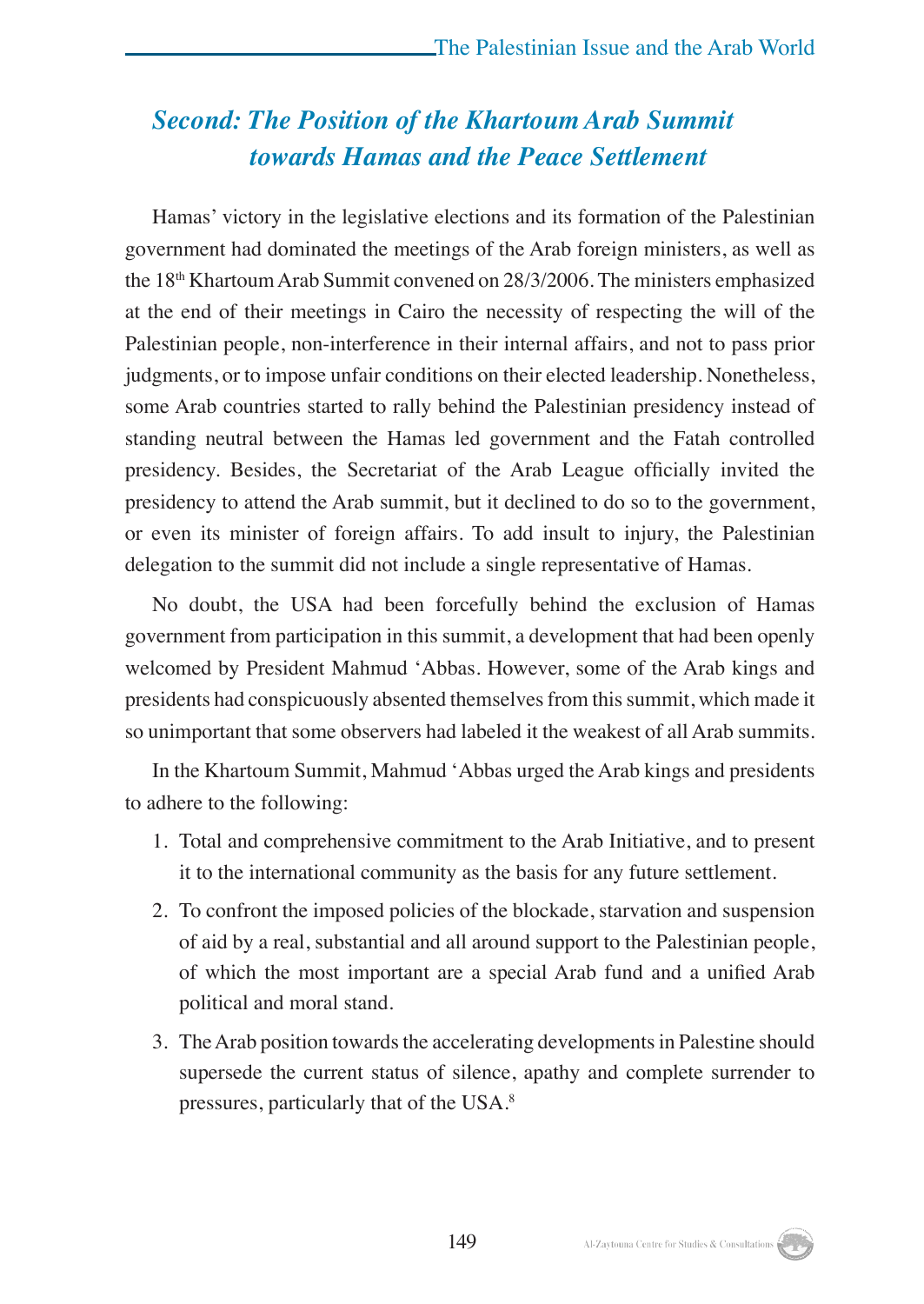The Arab summit discussed three major issues that are related to the Palestinian question:

**The first issue:** The political situation: the summit emphasized the centrality of the Palestinian issue over all other Arab concerns, and highlighted the Arab Initiative, endorsed in Beirut Summit of 2002, as a basis to resolve the Arab-Israeli conflict and to achieve peace in the Middle East in line with the relevant decisions of the international community. However, a just and permanent peace in the Middle East can only be achieved through a complete Israeli withdrawal from all the occupied Palestinian and Arab territories, including the Syrian Golan Heights, until the demarcation line of 4 June 1967, and the currently occupied lands in Lebanon. Other prerequisites for stability in the region are the establishment of the Palestinian state with East Jerusalem as its capital, and a just settlement for the problem of the Palestinian refugees through an amicable decision based on UN General Assembly Resolution 194.9

**The second issue:** The position towards Hamas victory in the legislative elections: the Arab kings and presidents hailed the democratic exercise in Palestine as well as the fairness and transparency of the elections. They also expressed their total support to the PA, both leadership and institutions, and commended their strive to maintain national unity. The kings and presidents rejected the Israeli unilateral decisions, and asked the international community to respect the will of the Palestinian people in selecting their leadership, and to refrain from interfering in their internal affairs. The summit also asked for the implementation of the decision of the International Court of Justice (ICJ) on the construction of the Separation Wall in the occupied Palestinian lands and its legal repercussions.

**The third issue**: Arab financial support to the Palestinians: The Khartoum Summit reiterated the commitment of the Arab kings and presidents to continue extending financial support to the PA according to the mechanism decided in Beirut Summit of 2002. In particular, to inject additional amounts in the funds of *al-Aqsa* and *al-Quds Intifadah*, besides strengthening the Palestinian economy and to free it from the current subjection to the Israeli economy.10

The Palestinian delegation asked the Arab summit to allocate a monthly sum of \$170 million to the PA, in case the USA and the European countries decide to stop their aid to the Palestinians, in retaliation for their support to Hamas in the legislative elections.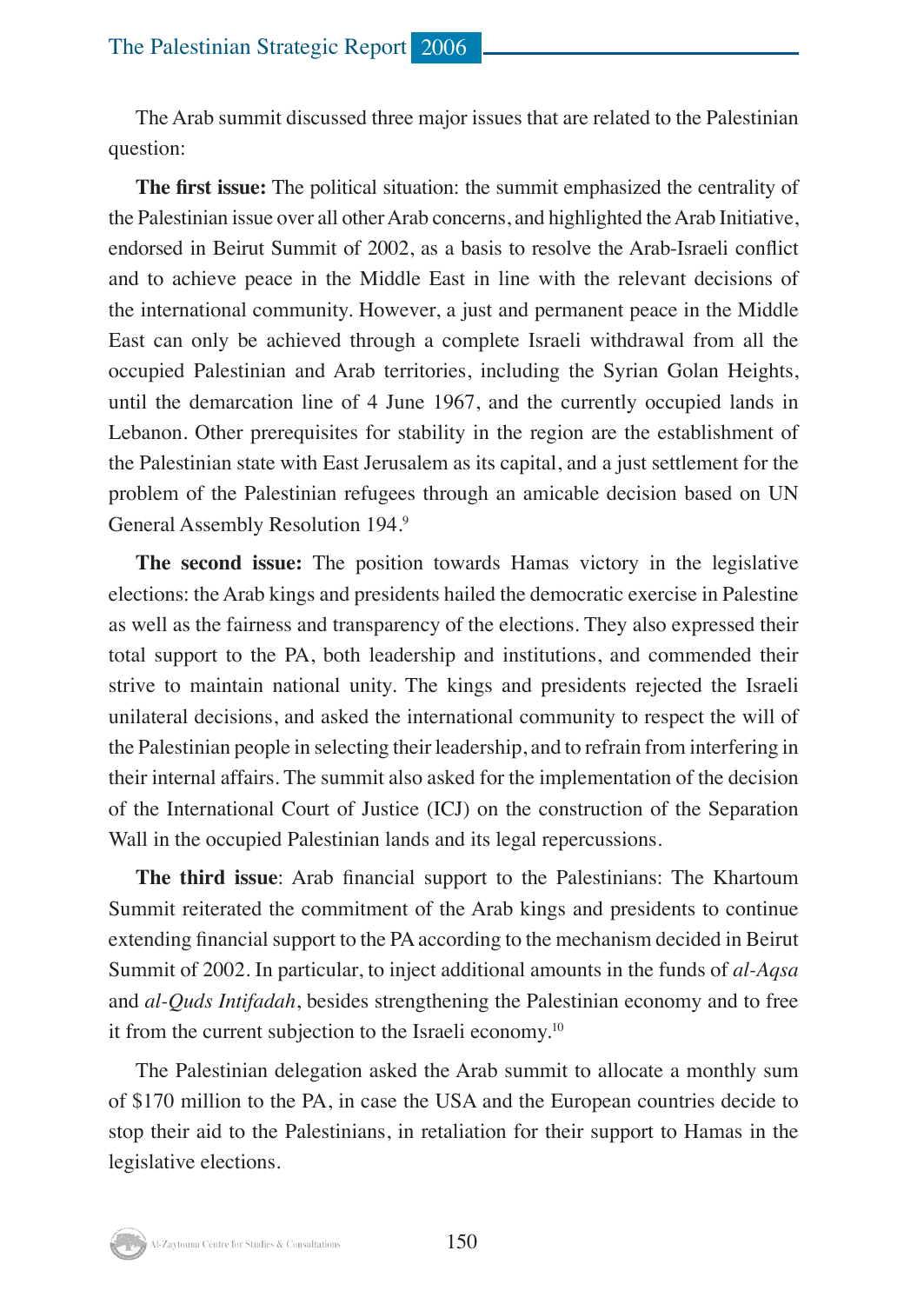'Amr Musa urged all governments, institutions and organizations as well as the Arab masses to extend financial aid and contributions to the Palestinian people and to the PA. He announced the opening of a special account to receive contributions from individuals and institutions, and urged Arab banks to do likewise in implementation of the decision of the Khartoum Summit. However, the Palestinian responses to the outcome of the Khartoum Summit had varied considerably. While the PA commended the decisions of the summit as a true reflection of the aspirations of the Palestinian people, Hamas considered them to have exhibited an Arab unanimity towards the Palestinian issue, but maintained that the urgency is to a tangible financial and moral support to the Palestinian people.<sup>11</sup>

# *Third: The Positions and Roles of the Major Arab Powers*

#### **1. The Position of Egypt**

The Egyptian government was rather concerned by the victory of Hamas in the 2006 legislative elections, as this may adversely affect the course of the peace negotiations, and Egypt's influence among Palestinians and its relations with Israel. Besides, this victory could boost the image of the Muslim Brothers in Egypt. Thus, Egypt's interaction with the Palestinian issue during 2006 was largely focused on the existence of a Hamas dominated Palestinian government, besides an attempt to play an intermediary role to ease the confrontational relations between Hamas on one side and Fatah and the institution of the presidency on the other side, and to help in the task of forming a Palestinian government of national unity. While announcing his country's respect to the Palestinian will, the Egyptian minister of foreign affairs, Ahmad Abu al-Gheit, had, however, admitted that the outcome of the elections engendered a new political reality.

The Egyptian media admitted that Egypt never expected the sweeping victory of Hamas, which it described as a political earthquake as this was the first time in the Arab region in which a faction of political Islam wins majority in a parliamentary election. The prospect of cordial relations with Hamas, in the eyes of the Egyptian government, depends on its recognition of Israel, and the Egyptian premier had openly asked Hamas government to respect all the previous agreements concluded between the Palestinian leadership and Israel.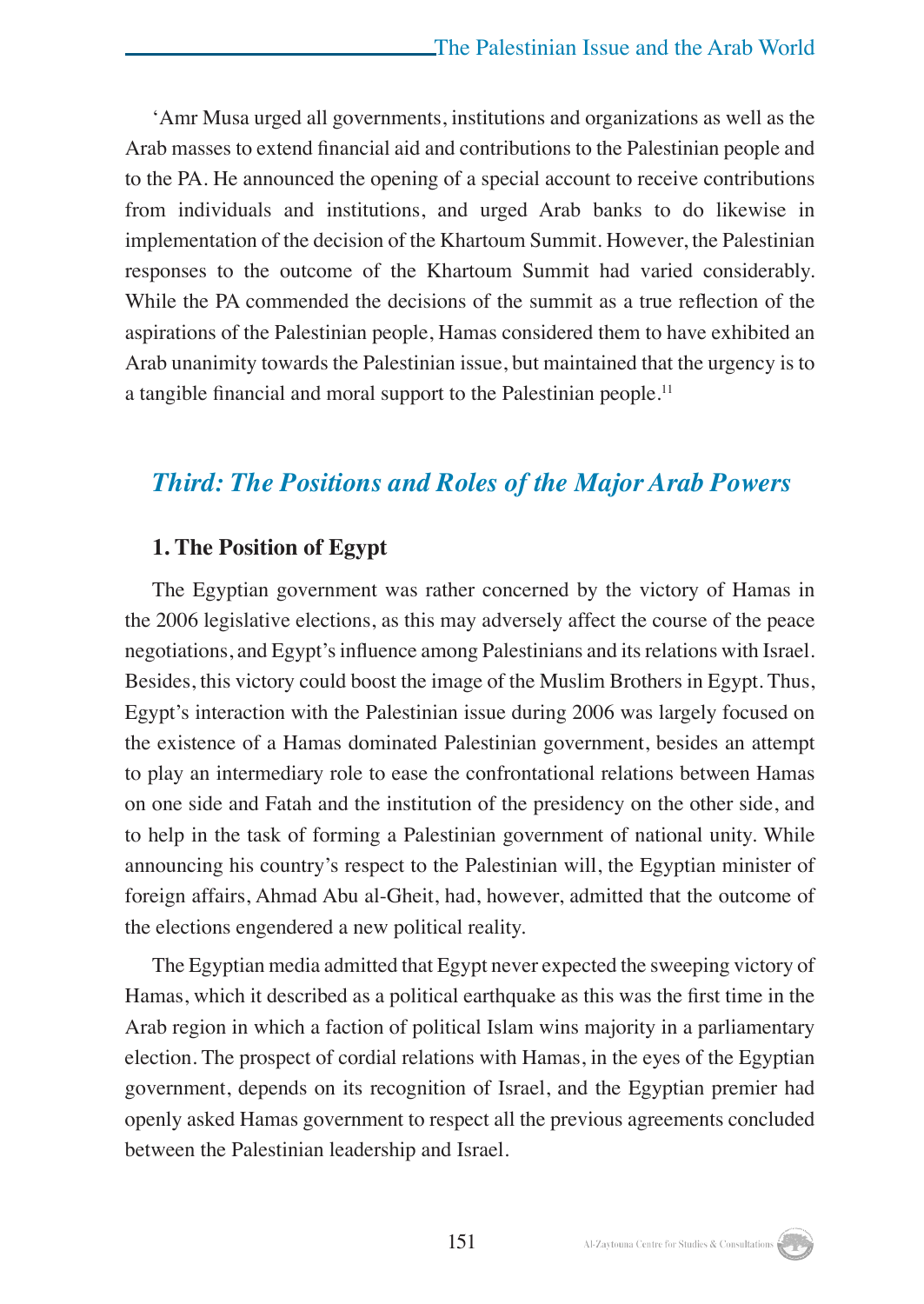#### The Palestinian Strategic Report 2006

The Egyptian policy towards these new developments in Palestine pursued two lines. First, Egypt tried to mediate between Hamas and Fatah to resolve their differences, and to persuade Hamas government to change within six months its extreme position towards the peace process and accept to negotiate with Israel. The second Egyptian course of action was to avoid contacts with Hamas leaders and members of its government in compliance with the mounting American pressure to corner Hamas.

Egypt played an important role in the effort to bridge the gap between Hamas and Fatah over the issues of the Palestinian political system and the formation of the government of national unity. With this aim in mind, Major-General 'Umar Sulayman, the president of the Egyptian General Intelligence Service, repeatedly met in Gaza officials of both movements, though the Egyptian officials declined to see the Palestinian minister of foreign affairs, Mahmud al-Zahhar, during a visit that he paid to Cairo at the beginning of his first tour to Arab-Islamic countries. However, the Egyptian government denied that it succumbed to American pressure in this respect, and the minister of foreign affairs, Ahmad Abu al-Gheit, claimed that his many other preoccupations prevented him from seeing al-Zahhar, who had, anyhow, specially came to Cairo to see the secretary-general of the Arab League. However, Abu al-Gheit met al-Zahhar in the latter's way to Gaza, after he finished his external tour.

Though Egypt had tried its utmost best to pose as an honest broker, it was, in fact, inclined towards Fatah and the Palestinian presidency, but extreme when dealing with Hamas. It considered the institution of the presidency, not the government of Hamas, to be the spokesman of Palestinian foreign policy.

During the Israeli aggression on Lebanon in the summer of 2006, the Egyptian President Husni Mubarak criticized the Palestinian and Lebanese resistance, arguing that their activities achieved very limited gains, but the ordinary people will by the end of the day be the victims of these hasty actions. In a press conference, Mubarak said, "No body doubts the rights of the peoples to resist the occupation forces, but such a resistance will have to be cautions and calculative of the gains and losses." He added that the tendency of the Palestinian resistance to ignite the situation to achieve limited gains ignores the Palestinian fundamental objective, namely the establishment of an independent state. Likewise, in his view, is the Lebanese resistance, as "the Israeli escalation in Lebanon will drag the region into a dangerous slide," and the Lebanese people, like the Palestinians, will be the ones to pay the price.<sup>12</sup>

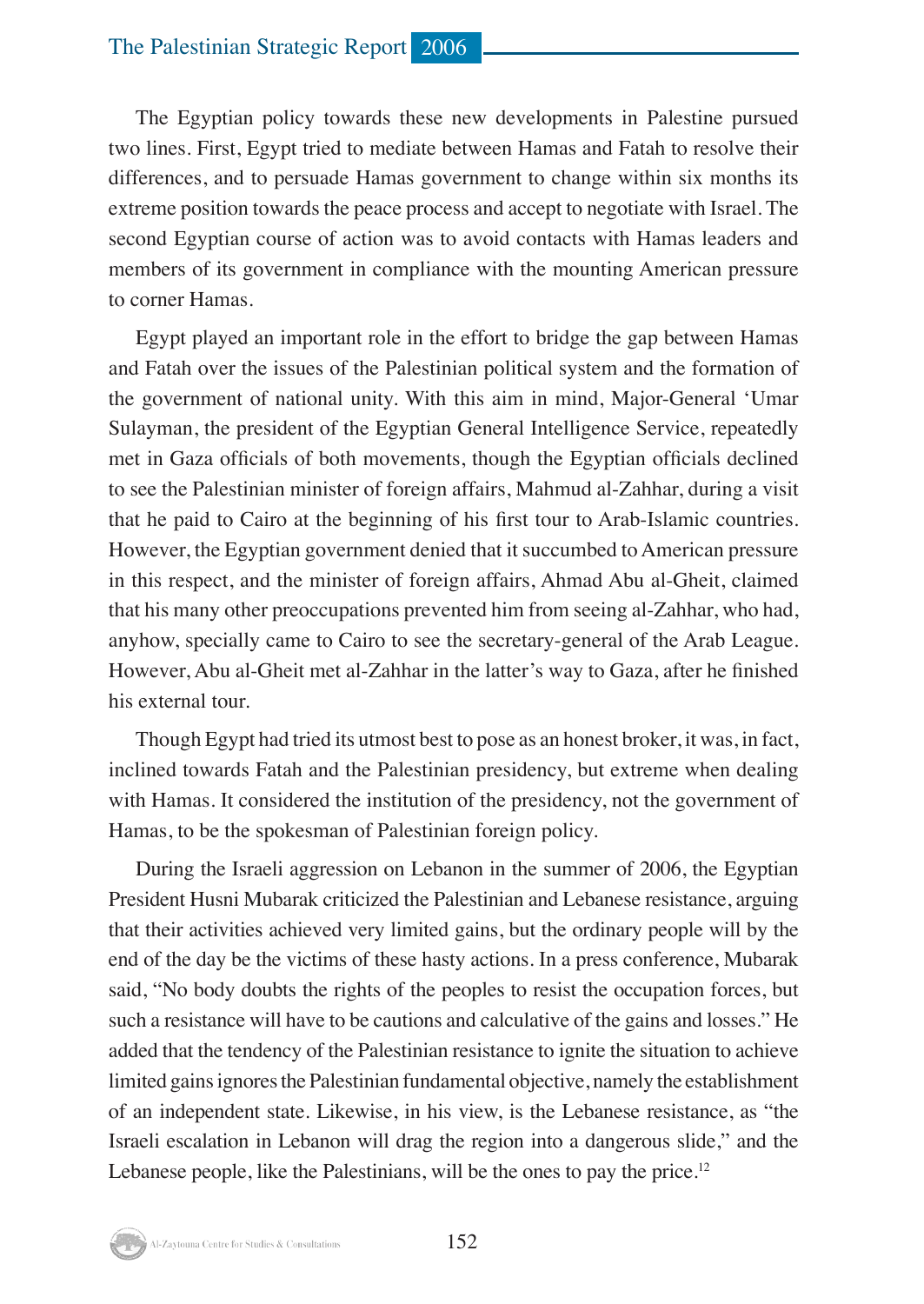One of the most important developments in Egypt during this year is the utterance of President Mubarak that the Egyptian army is for the defense of Egypt and not to fight Israel. In response to those who asked that Egypt enters the war in defense of Lebanon or Hizbullah against the Israeli aggression, Mubarak said, "These peoples are not aware that the time for external adventures is over. If this were at all possible when Egypt's population was 24 millions, it is now utterly impossible with the figure of 75 million Egyptians who need development, services, job opportunities and housing projects." The Egyptian president emphasized that "he is not ready to spend the budget of the Egyptian people on a war that is not theirs," and reiterated that "Egypt's army is for defense of its territories only." He advised all parties not to be dragged into fervent but reckless adventures that do not calculate the dire consequences, and the heavy price that the peaceful peoples will pay.<sup>13</sup>

Signs of difference between Egypt and Hamas appeared after the leakage of some messages exchanged between Major-General 'Umar Sulayman and Khalid Mish'al. In one of these messages, on 23/9/2006, Mish'al told Sulayman that Egypt, and not any other power, should shoulder its responsibilities and do its utmost best to patronize a Palestinian government of national unity on the basis of the National Conciliation Document. Moreover, Mish'al recorded his observations on the issue of the captured Israeli soldier, Gilad Shalit, and expressed reservations on the Egyptian proposal that after the release of a symbolic figure, fixed by Israel, of Palestinian detainees, the negotiations be conducted between Mahmud 'Abbas and Ehud Olmert. After three days, 'Umar Sulayman responded by a message that emphasized Egypt continuous and sincere quest for a just peace settlement. On the Israeli prisoner, Sulayman pointed that this is not a prime issue for Egypt, but the Israeli side insists that all future movements are conditioned on his release. It seems that Egypt had disclosed these two messages to the USA and Israel, a development that infuriated the leaders of Hamas.<sup>14</sup>

Meanwhile Muhammad Basyuni, a former ambassador of Egypt in Israel and the president of the Committee on Arab and Foreign Affairs and National Security in the Egyptian Consultative Council (Egyptian *Shura* Assembly), said that his country strives to crystallize a Palestinian national consensus to overcome the current political crisis. In this respect, he added, Egypt had presented three demands to Hamas: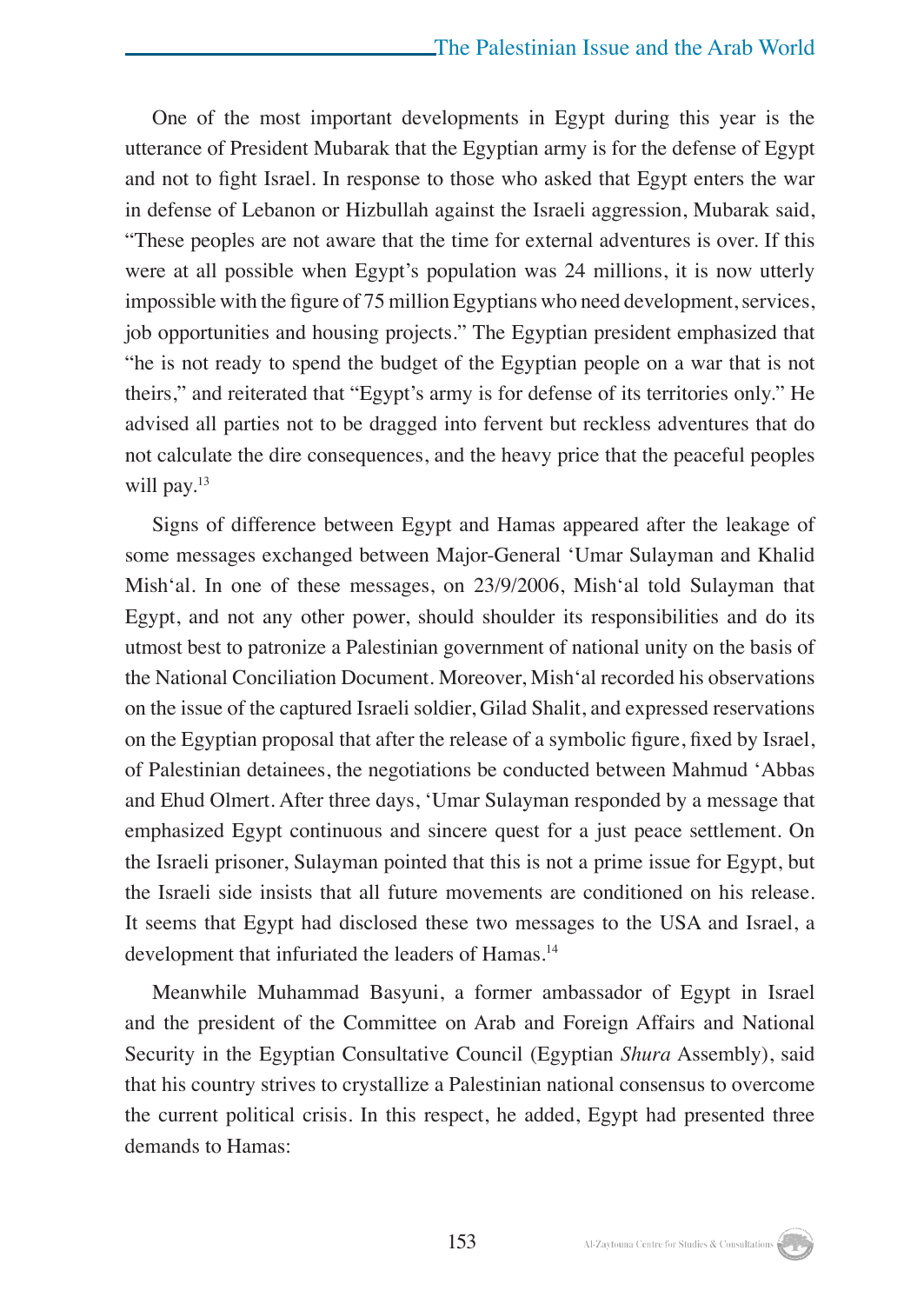- 1. All internal conflicts and fighting, particularly between Fatah and Hamas, should cease forthwith. For it is impossible to resume negotiations and the peace process in such tense environment.
- 2. Palestinian policies and positions should be formulated by the Palestinian political institutions, and not by foreign quarters.
- 3. Since politics is the art of possible, the decisions of the Palestinians should be pragmatic and realistic. In other words, they should not cry for the moon because they will not get it. Within this framework, Egypt is ready and willing to help in overcoming the crisis resulting from the sharp differences between Hamas and Fatah.15

The Egyptian Ministry of Foreign Affairs refused the demand of some members of the People's Assembly to withdraw the Egyptian ambassador to Israel in protest of Israel's criminal acts against the Palestinians. Ahmad 'Abd al-Mu'ti, the minister plenipotentiary, said that Egypt was not then in favor of this proposal because of its harmful impact on Egyptian interests.<sup>16</sup>

On 24/4/2006, a major explosion took place in Dahab Resort in Sinai in which 23 were killed and 160 wounded, of whom the majority were Egyptians. Later, it was revealed that those who undertook this operation were trained by some Palestinians in GS. Besides, on 30/5/2006, Israel killed an Egyptian who tried to sneak through the Egyptian-Palestinian frontiers into the 1948 occupied territories, and arrested five other Egyptians. The Israeli army claimed that it monitored six persons who tried to cut with sharp instruments the frontier fence in the southern region of "Katsi'ut" in Negev in an attempt to enter Israel. When they refused the orders of an Israeli force to stop, it fried at them killing one and arresting the rest of the Egyptian youth, with whom an investigation was conducted.<sup>17</sup>

On the political front, Mubarak, the Egyptian president, and King 'Abdullah Bin 'Abd al-'Aziz of Saudi Arabia met on 31/5/2006 in Sharm el-Sheikh where the two leaders called for the respect of the Palestinian options. A few days later, Mubarak met Ehud Olmert in Sharm el-Sheikh to revitalize the Palestinian-Israeli negotiations on the basis of the Road Map. But Olmert's visit was widely criticized, and some Egyptian independent newspapers dismissed it as shameful. But the Egyptian government claimed that the aims behind this visit were to achieve some urgent Palestinian interests, emphasize Egypt's role in the Palestinian-Israeli dialogue, lift the blockade imposed on the Palestinians, and explore ways and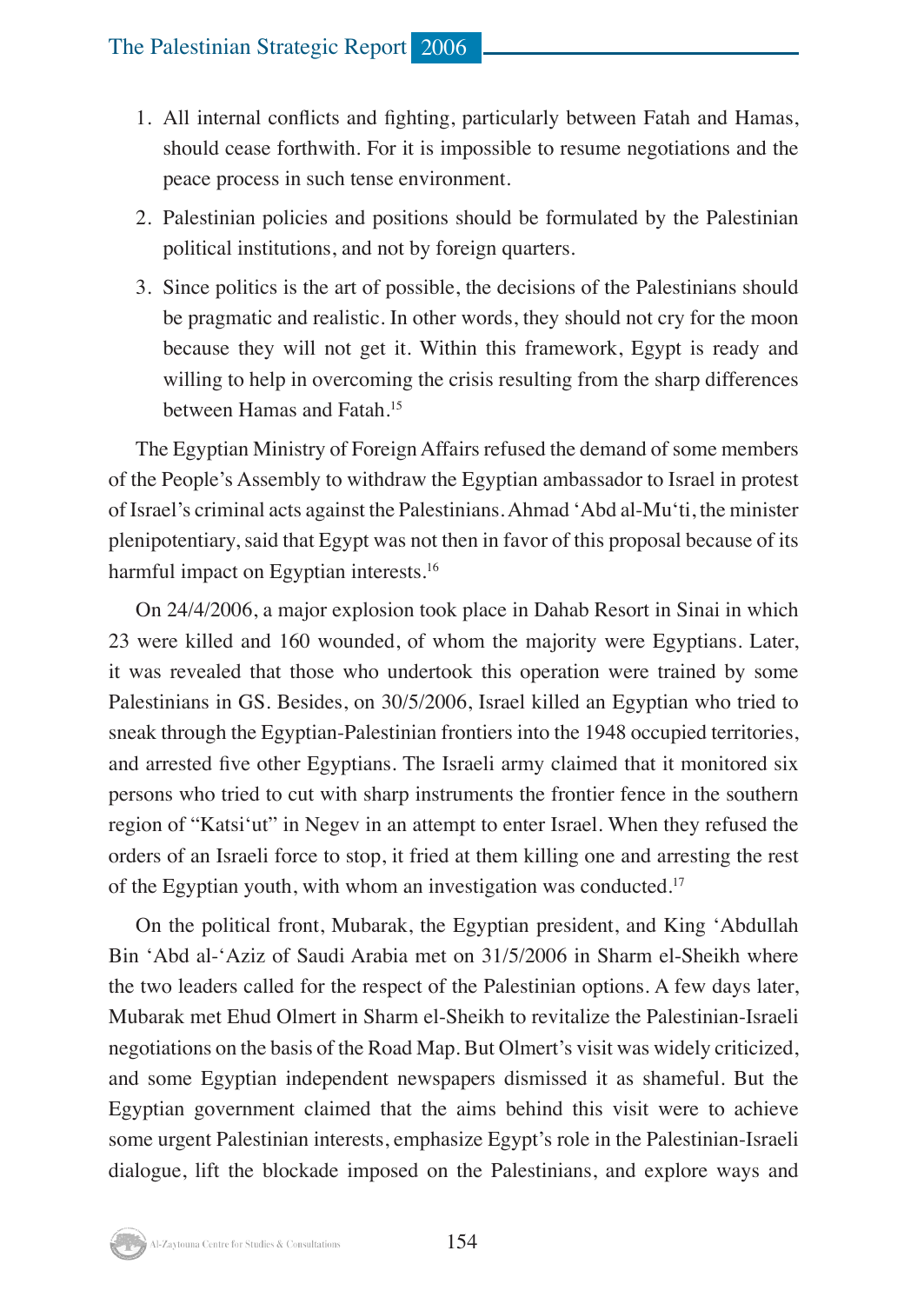means to resume negotiations between 'Abbas and Olmert rather than to leave the political scene for unilateral Israeli solutions.

Within the contest of Arab consultations, an Egyptian-Syrian summit was held on 22/6/2006. Moreover, the Egyptian president held a number of meetings with the Jordanian King 'Abdullah II and the Palestinian President Mahmud 'Abbas.

Meanwhile, within the bilateral relations between Israel and Egypt, the Egyptian minister of Legal Affairs and Parliamentary Councils criticized the suggestion of an Israeli general to include in the final settlement of the Palestinian issue a clause that allows the incorporation of some  $600 \text{ km}^2$  of Sinai land in GS.

Egypt interfered to diffuse the crisis that had erupted between Israel and the Palestinians over the arrest of the Israeli soldier Gilad Shalit. It tried to play the role of an intermediary between Hamas and Israel to secure his release in return for the release of the Palestinian prisoners in Israeli jails.

However, relations between the Egyptian government and Hamas had become tense because of the latter's refusal of the Israeli demands, and the criticism by the Egyptian government of Hamas' position on the issue of swapping the Israeli soldier with Palestinian prisoners. But Hamas fired back by insisting that the negotiations of this deal had already broken down by the intransigence of the Israelis, which had further infuriated official Egypt. The year 2006 had, thus, ended with the failure of the Egyptian attempt to play the role of a broker between Israel and the Palestinians on the issue of the prisoners apparently because of the Israeli dogmatism and procrastination.

Meanwhile, Egypt suddenly and conspicuously ruled, without clarifying the reasons, that all Palestinians who wish to visit Egypt or cross its borders to GS should apply for entry visa, including bearers of Palestinian passports and Egyptian travel permits that the authorities usually grant to the Palestinians of GS.18

On 9/2/2006, an Egyptian diplomat, Husam al-Musli, was kidnapped in Gaza by an anonymous quarter, but he was released three days later, thanks to the direct intervention of President Mubarak and the Egyptian Ministry of Foreign Affairs.

The Israeli aggression against Lebanon in July 2006 infuriated the Egyptian masses. The judges demanded the immediate abrogation of the humiliating Camp David Accords between their country and Israel, called for popular resistance as the only means to protect the Arab Nation against the Israeli aggression, and warned against the imperialist design of a new Middle East. The lawyers also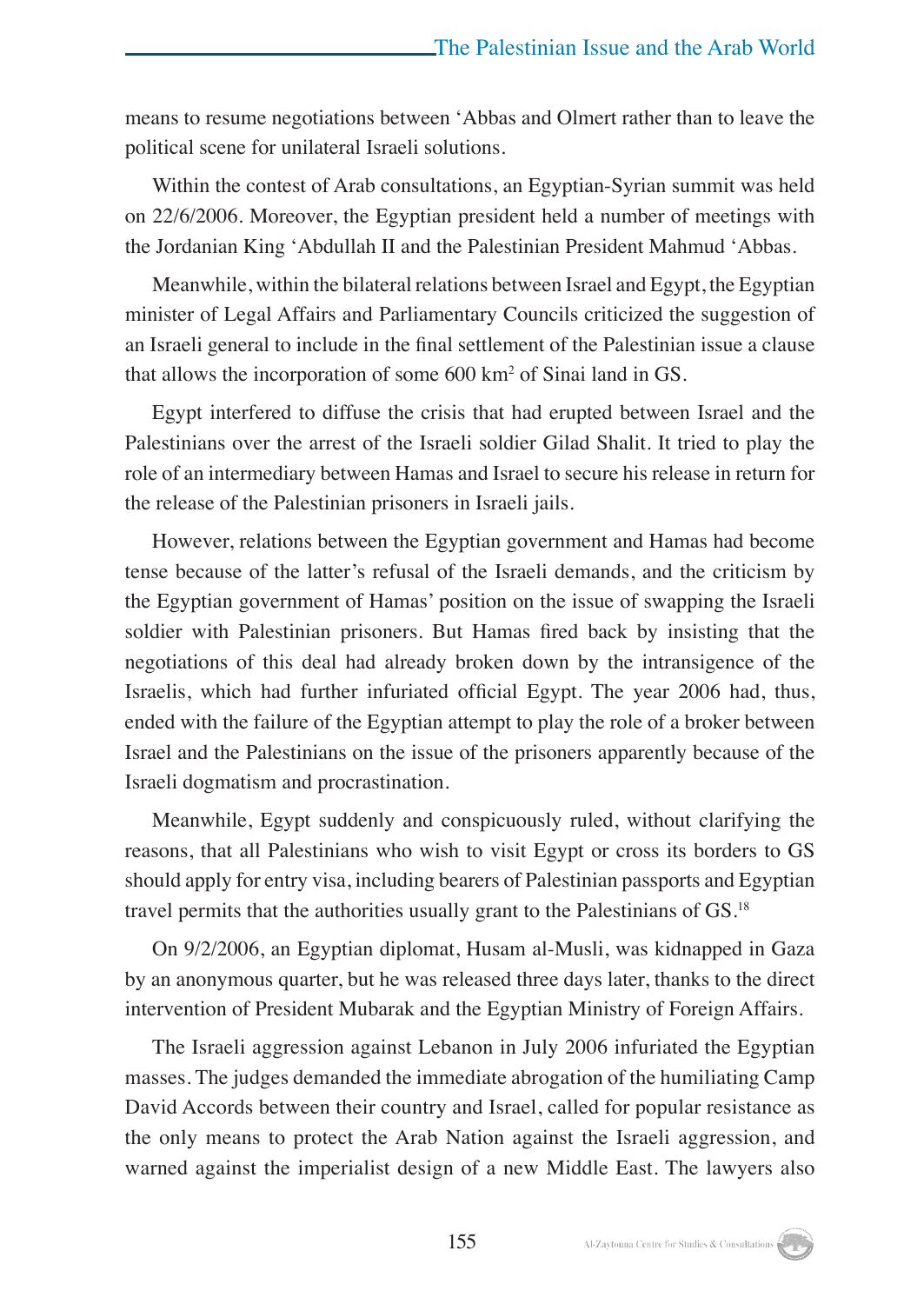went on a general strike during which they boycotted the courts' sessions, and the union of professionals, which represent 20 trade unions of seven million members, declared a one-hour strike from which only the doctors on call were exempted. Dr. Hamdi al-Sayyid, the president of the Egyptian Doctors' Union and a member of parliament, maintained that Hasan Nasrullah, the secretary-general of Hizbullah Party, told him that the resistance is not in need of volunteers but looks for moral support only. Nasrullah also told a group of journalists that the Egyptian army agreed to airlift to Lebanon all the aid that may be collected for the support of the resistance forces.

Meanwhile, the opposition movement, *Kifayah* (literally enough is enough) demanded that the export of Egyptian gas and petrol to Israel be immediately stopped. The judges condemned the Israeli brutal attacks on the Palestinian and Lebanese people, and rejected the imperialist project of a new Middle East that the American President Bush wanted it to be completely void of any Islamic dimension or orientation. For this project will reconstruct the region and place it under Israeli arrogance and American hegemony, and where the souls of hundreds of Arab children will not be viewed or treated on a par with one single Israeli privileged child. The judges reiterated their utter belief in popular resistance as the only vehicle for the defense of the Arab Nation and the maintenance of its honor. They also declared their complete and unconditional support to the courageous leaders and members of the Lebanese resistance, and expressed their admiration and respect to all sectors of the Lebanese society.19

In retaliation to the Israeli raids on the Lebanese and Palestinians, a total of 100 Egyptian members of parliament asked President Mubarak to expel the Israeli ambassador in Cairo and to recall his Egyptian counterpart in Tel Aviv. In their message to President Mubarak, they wrote: "The official Arab position neither reflects the aspirations of the Arab masses nor tallies with the gravity of the incident that requires firm response and substantial aid to our peoples in Palestine and Lebanon." Thus, they called for unlimited and all kinds of support to the Lebanese resistance and to the democratically elected Palestinian government, and the revision of all political economic and security treaties concluded with Israel.

#### **2. The Position of Jordan**

The position of Jordan towards the Palestinian issue during the year 2006 was dominated by its reaction towards the victory of Hamas, and its attempts to activate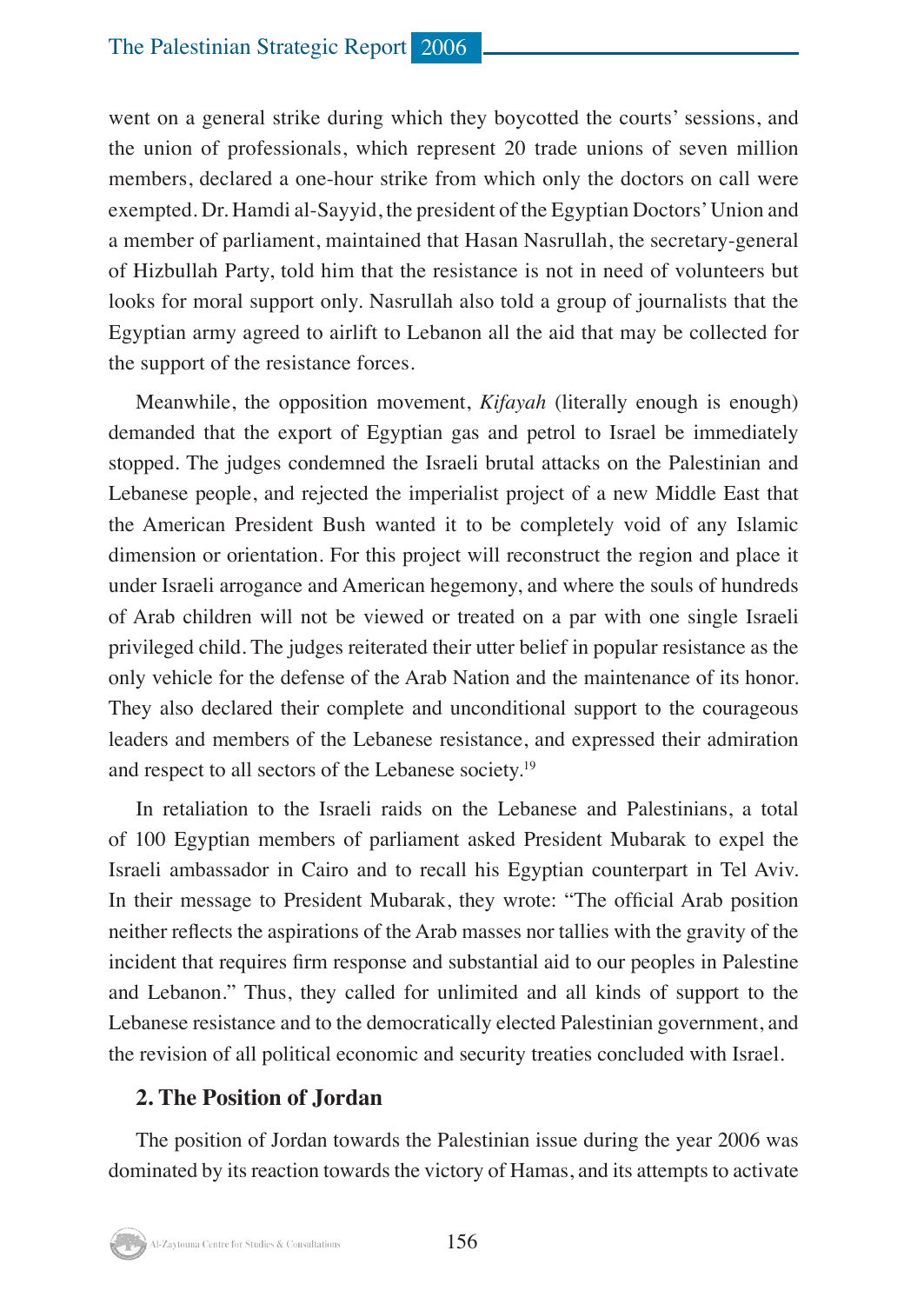the peace process so that the two sides, the Palestinians and the Israelis, return to the negotiations table. Initially, the Jordanian government viewed the victory of Hamas as an internal Palestinian concern, but it subsequently showed a measure of uneasiness because of its deteriorating relations with Hamas, particularly after the expulsion of four of the leaders of this movement from Jordan, and the Kingdom's fear that this success popularizes the Muslim Brothers in Jordan. Thus, the Jordanian premier, Ma'ruf al-Bakhit, warned the Muslim Brothers not to exploit Hamas' victory. He cautioned, "It is essential to distinguish between an organization like Hamas and a Jordanian one." He added that It is unbecoming that some unrealistic people had become more catholic on the Palestinian issue than the pope himself. Al-Bakhit continued to say that his government distinguishes between Hamas in the interior and that in the diaspora. Its current relations with the former is balanced, just like that with any other Palestinian faction, but in future everything will depend on the agenda and program of Hamas government. As for Hamas of the diaspora, the premier said that his government has for specific reasons legal and political problems with some of its leaders, and that any change in the attitude towards them require a significant change in the status quo, which is not likely to take place.20

However, al-Bakhit emphasized that his country will continue to be the closest to the Palestinians and to the Palestinian issue. In an address before a group of Palestinian refugees in the camp of al-Baq'ah, al-Bakhit said that the Palestinians and the Jordanians are destined by history and geography to be closely together, and told his addresses, "You are here to share with your Jordanian brothers everything, the sweet and the bitter." In describing what he considered to be the reality of the relations between Jordan and Palestine, King 'Abdullah II said that Jordan is Jordan and Palestine is Palestine. With respect to Khalid Mish'al and the possibility of Hamas' return to Jordan, the King said that the issue of Mish'al had unnecessarily been blown up and given more attention than it deserves. The fundamental issue, he added, is how to help the Palestinians and restore their legitimate rights.<sup>21</sup>

However, the relations between Hamas and Jordan had become extremely tense after an allegedly pro-Hamas group was arrested and accused of sneaking in Jordan and smuggling armaments and explosives that threatened the country's internal security. Hence, the government of Jordan cancelled a visit that Mahmud al-Zahhar, the Palestinian minister of foreign affairs, was scheduled to pay to Jordan on 19/4/2006, though Hamas had denied these accusations that were, in its judgment,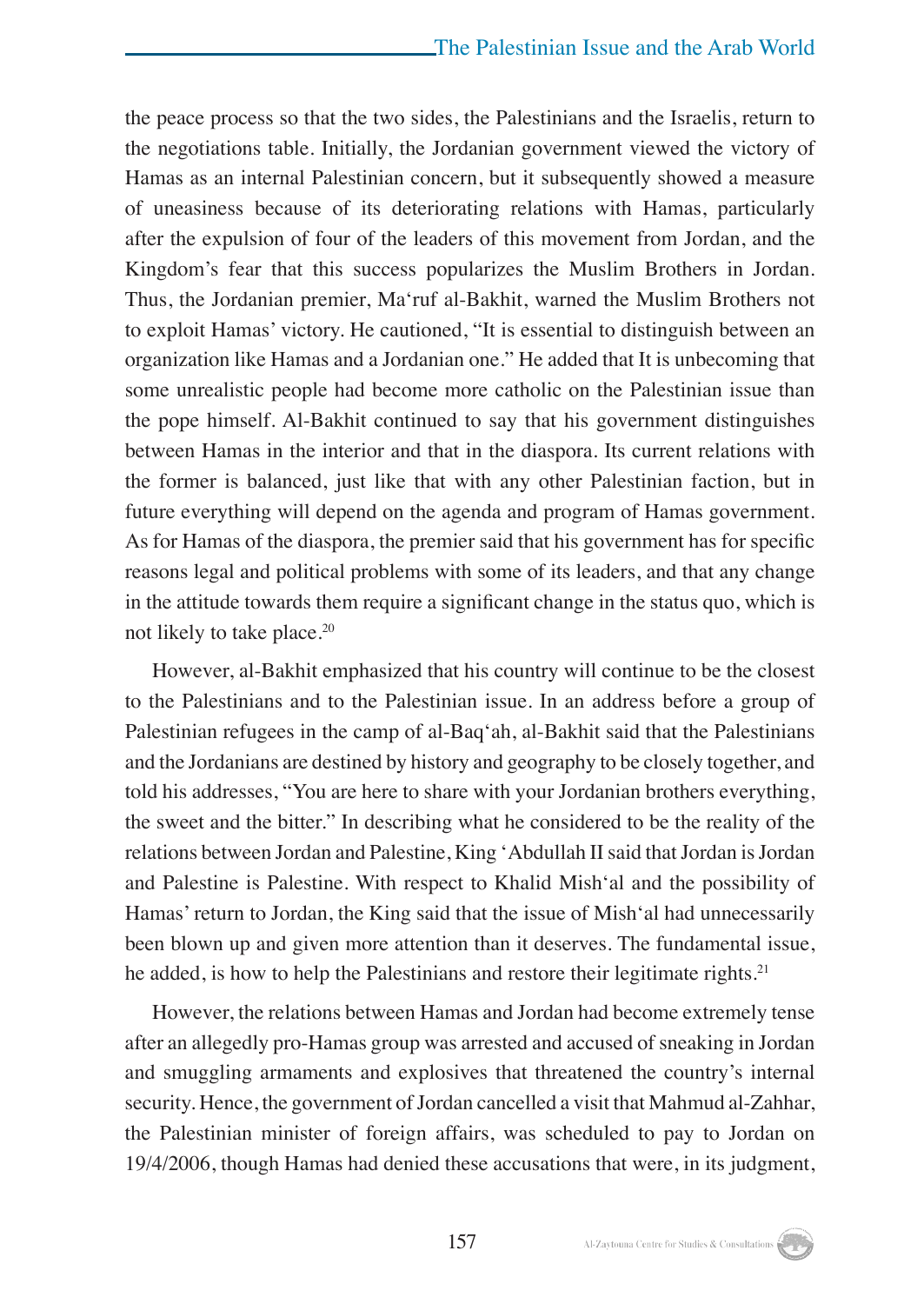just a pretext to cancel the visit. To ease the tension, the Palestinian Premier Isma'il Haniyah detached his government from any attempt to smuggle arms into Jordan or to threaten its internal security, and, through some intermediaries, appealed to King 'Abdullah II to interfere personally to contain and resolve the crisis between Jordan and Hamas. The Jordanian prime minister expressed appreciation to Haniyah's efforts, and emphasized that his government does not plan to prolong the crisis or to exploit it to boycott Hamas government.22

In response to some threats against the Jordanian diplomats in Gaza, Haniyah visited on 6/3/2006, at the head of a senior Hamas delegation, the house of the top Jordanian diplomat, where he condemned these threats that transgress the values of the Palestinian people, and expressed his hope to visit Jordan after the formation of the Palestinian government for consultation and coordination.

Nonetheless, the relations between the Jordanian government on one side and Hamas and the Palestinian government on the other side alternated between coolness and tension throughout the year 2006. It was even reported that the Jordanian government was actively coordinating with President 'Abbas to topple Hamas government, and that Sharm el-Sheikh Summit of June 2006 will explore the possibility of providing arms to 'Abbas' Presidential Guard.23 Moreover, on the request of the USA and the initial approval of Israel, 'Abbas and the government of Jordan were reported to have made preliminary arrangements to transfer Badr Brigade from Jordan to Palestine to support the Presidential Guard. Some analysts viewed this development as a Jordanian support to 'Abbas in his confrontation with Hamas. However, Israel had apparently hesitated to give its final approval to the project.<sup>24</sup>

King 'Abdullah, Mahmud 'Abbas, and the presidents of the Intelligence Organs of Jordan, the PA, Egypt, Israel and two Gulf states were said to have met in 'Aqaba in early October 2006 to discuss ways and means to confront the axis of Iran, Syria, Hamas and Hizbullah and to stop the flow of funds to them, as well as to obstruct the negotiations for the formation of a national Palestinian government and to topple Hamas government.25 But Nasir Judah, the spokesman of the Jordanian government, denied these reports that had, however, widely spread through the media.

By the end of 2006, there seems to have been a cautious improvement in the relations between Hamas and the government of Jordan. The chief of the Jordanian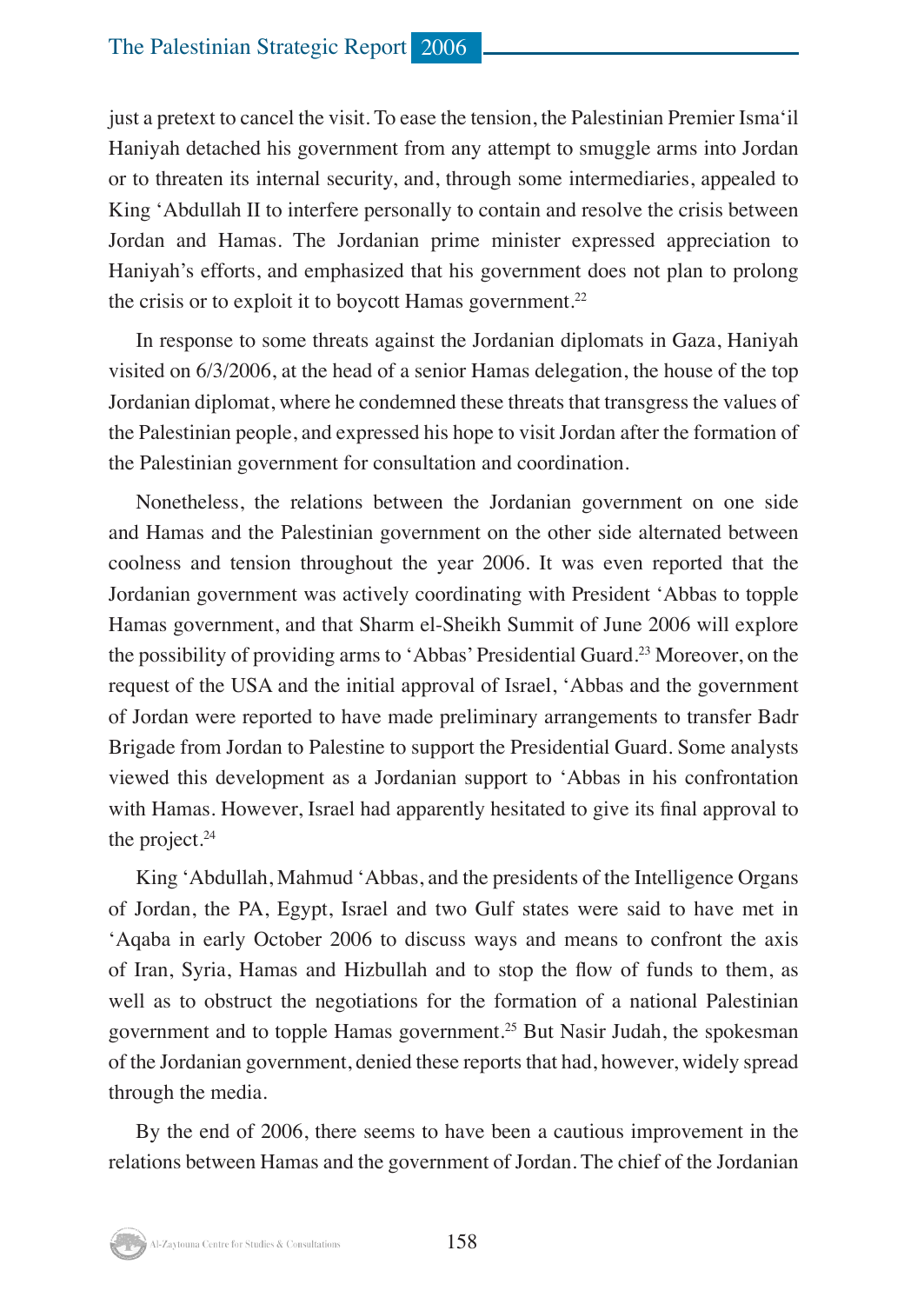Intelligence had a frank and constructive meeting with leading representatives of Hamas, and Premier Ma'ruf al-Bakhit, officially invited on 25/12/2006, Premier Isma'il Haniyah to visit Amman together with President Mahmud 'Abbas.26 Haniyah declared his acceptance of the invitation, $27$  but 'Abbas hesitated, and the visit was finally postponed.<sup>28</sup>

Meanwhile, relations between Israel and Jordan passed through a tense phase because of a prophecy by an Israeli general, Yair Naveh, that the Jordanian political regime will experience serious difficulties and a bleak future. The Jordanian government was so infuriated and angered, even much more that it had been after the Mossad's abortive attempt to assassinate Khalid Mish'al in Amman several years ago, that it stopped receiving Israeli officials during the first half of the year 2006.29

However, the Jordanian-Israeli relations improved during the second half of the year 2006. The Israeli premier, Ehud Olmert, paid a visit to Jordan during which King 'Abdullah II emphasized his country's position towards the peace process in several points. First and foremost, is the resolution of the human tragedy of the Palestinian people. The King made it clear that their denial of basic necessities will provoke extensive anger and rejection, aggravate the crisis and obstruct all attempts to achieve peace and security in the region. Secondly, the King demanded that the international community in general and Israel in particular should strengthen the political and financial capabilities of President Mahmud 'Abbas, as this is essential to secure and maintain Palestinian unity. Intra-fighting and conflicts in Palestine, the King warned, will have adverse effects on the security of Israel and all the countries of the region. Thirdly, the King cautioned that Israeli unilateral actions can never serve the cause of a comprehensive and just peace settlement. Fourthly, Hamas should recognize the Arab Peace Initiative, and, finally, both Israel and the Palestinians should renew their commitment to the Road Map.<sup>30</sup>

#### **3. The Position of Syria**

Syria welcomed the victory of Hamas in the legislative elections, which it viewed as a victory to its own policy towards the Palestinian issue, particularly so as Hamas leaders in the diaspora stay in Syria. President Bashar al-Assad hailed the victory of Hamas as the first step to relax the isolation and pressure on his country. In an address before the conference of Arab parties, conveyed under the slogan of support to Syria and Lebanon, and attended by 300 Arab personalities who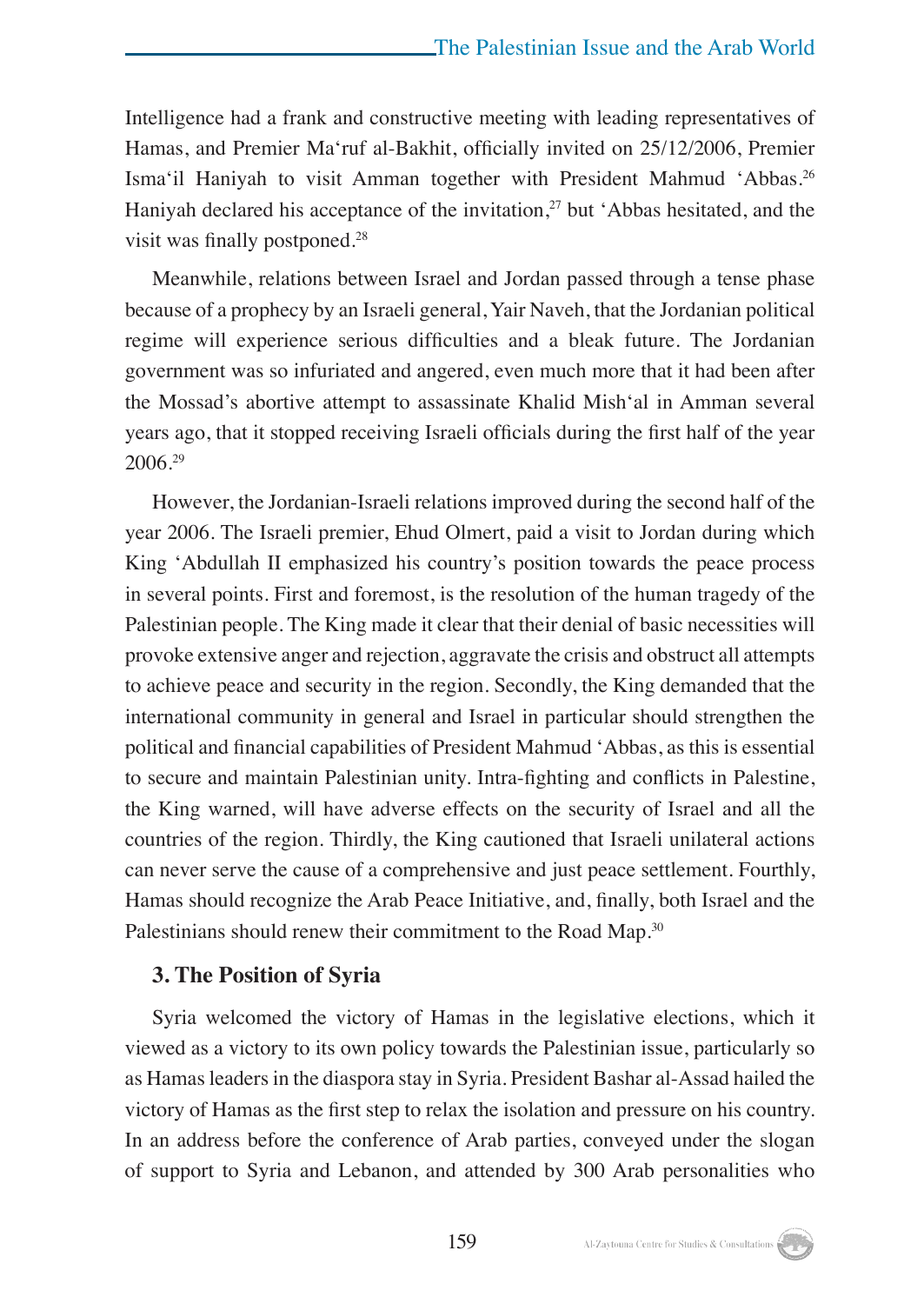represented more than 110 political parties and 15 Arab states, President al-Assad openly said that "the victory of Hamas in the legislative elections will relax the pressure on Syria." Conversely, the relations between Syria and the PA under the leadership of Fatah had been increasingly tense during the last few years.<sup>31</sup>

During the Khartoum Summit, President al-Assad asked President 'Abbas to make use of the position of Hamas and its new government to strengthen the Palestinian negotiating position with Israel, raise the ceiling of the Palestinian demands and help the Palestinian government to deal with the international community. President al-Assad admitted his country's political support to Hamas because the Palestinians have the right to establish an independent state, restore their land and ask for the full implementation of the decisions of the Security Council. He added, "We encourage Hamas to adhere to the Palestinian political rights that include the rights of the refugees. For we have half a million Palestinian refugees in Syria."32

Syria was amongst the first Arab countries that received a delegation of the Hamas government, and Damascus was the first station of the Arab tour of Mahmud al-Zahhar, the Palestinian minister of foreign affairs. During this visit, Syria promised to provide logistic, financial and political support to the Palestinian government, elevate the diplomatic representation between the two countries, and to allow Palestinians who carry passports issued by the PA to enter Syria, and to open telecommunication services between the two countries. During his meeting with the Syrian president and other top officials, al-Zahhar commended the Syrian leadership that have continuously and persistently supported the Palestinian cause.

Musa Abu Marzuq, the deputy president of Hamas' Political Bureau, who stays in Damascus, declared that the objectives of al-Zahhar's tour were to explain to the Arab states the developments of the Palestinian issue, and to enlist their support to the Palestinian people and their steadfastness. He added that al-Zahhar had been enthusiastically welcomed and supported in Syria.

In continuation of al-Zahhar's visit, the minister of interior, Sa'id Siyam, visited Syria on 21/5/2006 to settle some issues related to the PA and the refugees. He declared that Damascus agreed to train Palestinian police officers and the civil cadre of his ministry. He added that his meeting with the Syrian president, his deputy and the minister of interior focused on the Syrian role in the Palestinian issue, specifically to receive the stranded Palestinians along the Iraqi-Jordanian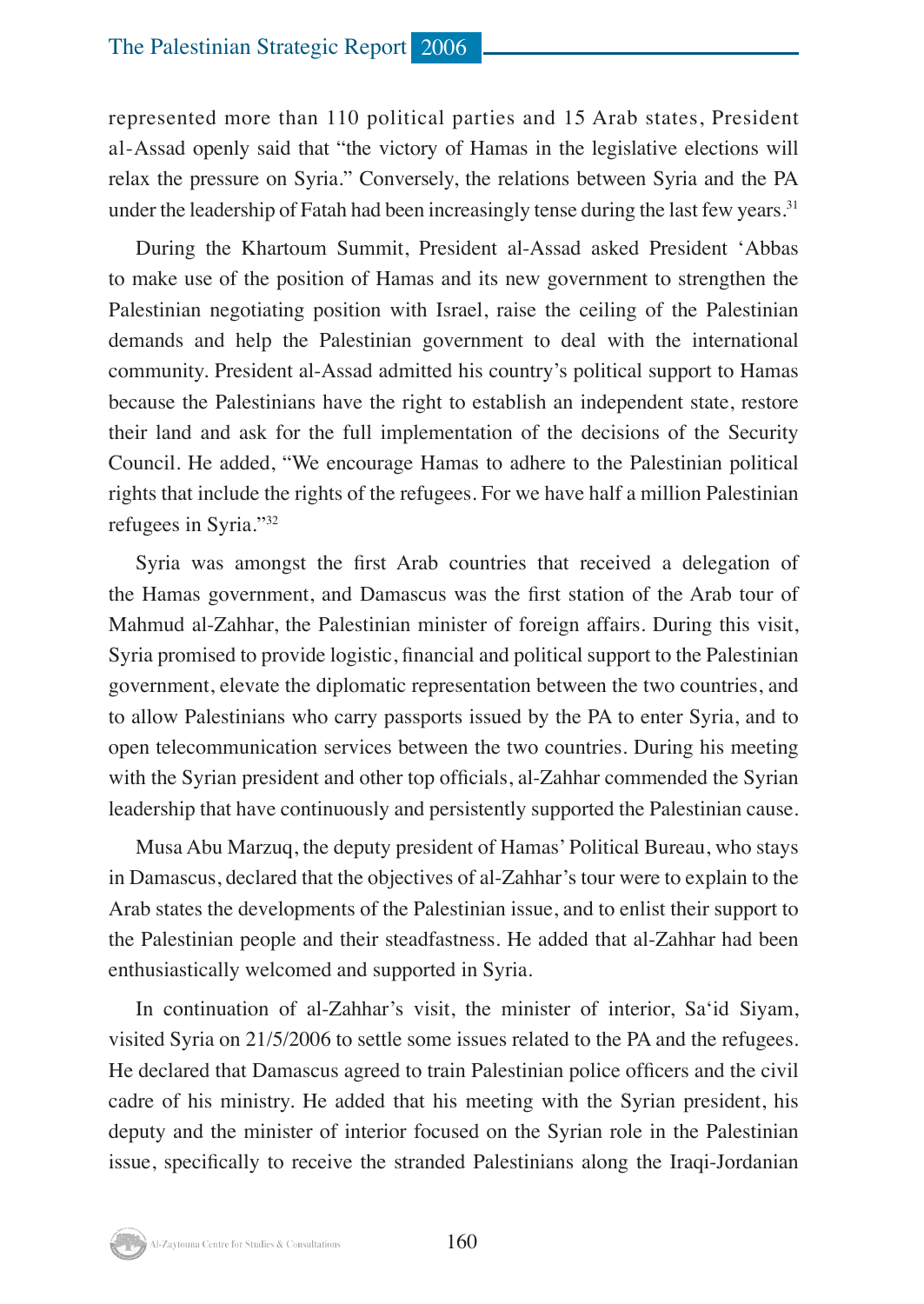borders, support the Palestinian government and accept the Palestinian passport.33 As a gesture of good intention, Syria allowed 400 stranded Palestinians, who had been denied entry to Jordan, to enter the country.

Syria tried to persuade Hamas to accept the Beirut Arab Peace Initiative of 2002 that have been unanimously accepted by all Arab states. The Syrian president emphasized the importance of Palestinian unity, and declared that his country's relationship with both Hamas and Fatah is balanced, and do not favor one side at the expense of the other. Syria criticized the statement of John Bolton, the former American permanent representative to the UN, that described Khalid Mish'al as a "terrorist" and asked Syria to arrest him and hand him to the relevant international authority. It accused Bolton of enmity to the Arabs and Muslims, and of prejudice and unconditional support to the Israeli policies.

Notwithstanding the mounting pressure on Damascus to use its good offices with Hamas to release the Israeli soldier Gilad Shalit, Syria adamantly refused to do so unless and until Israel stops its aggression on GS. The Syrian president had, furthermore, declared his country's full support to the Palestinian people in their struggle against the brutal Israeli aggression.<sup>34</sup>

Syria had also played a major role to stop the intra-conflicts between Hamas and Fatah, and to bridge the gap between the two organizations on the issue of the national Palestinian government. It performed this intermediary role through the many visits that Palestinian officials and representatives of Fatah and other factions paid to Damascus. One such visit was by the Palestinian former Premier Ahmad Quray', who appealed to Syria to put pressure on Hamas to accept the Arab Peace Initiative as well as some controversial clauses of the joint political program of the national government. The last top Palestinian official received in Damascus in the year 2006 was the Palestinian Premier Isma'il Haniyah, who discussed with President al-Assad the efforts to form a national government, Syria's support to the Palestinian unity and its role in breaking the blockade imposed on the Palestinian people. During this visit, Syria reiterated its support to the efforts to establish an independent Palestinian state with Jerusalem as its capital, secure the return of the Palestinian refugees, end the blockade and consolidate the Palestinian unity. Syria had also agreed to accept the Palestinian passport and to resume human and other traffic with the Palestinian territories. The negotiations also touched on the issue of some of the supporters of the late President 'Arafat imprisoned in Syrian jails.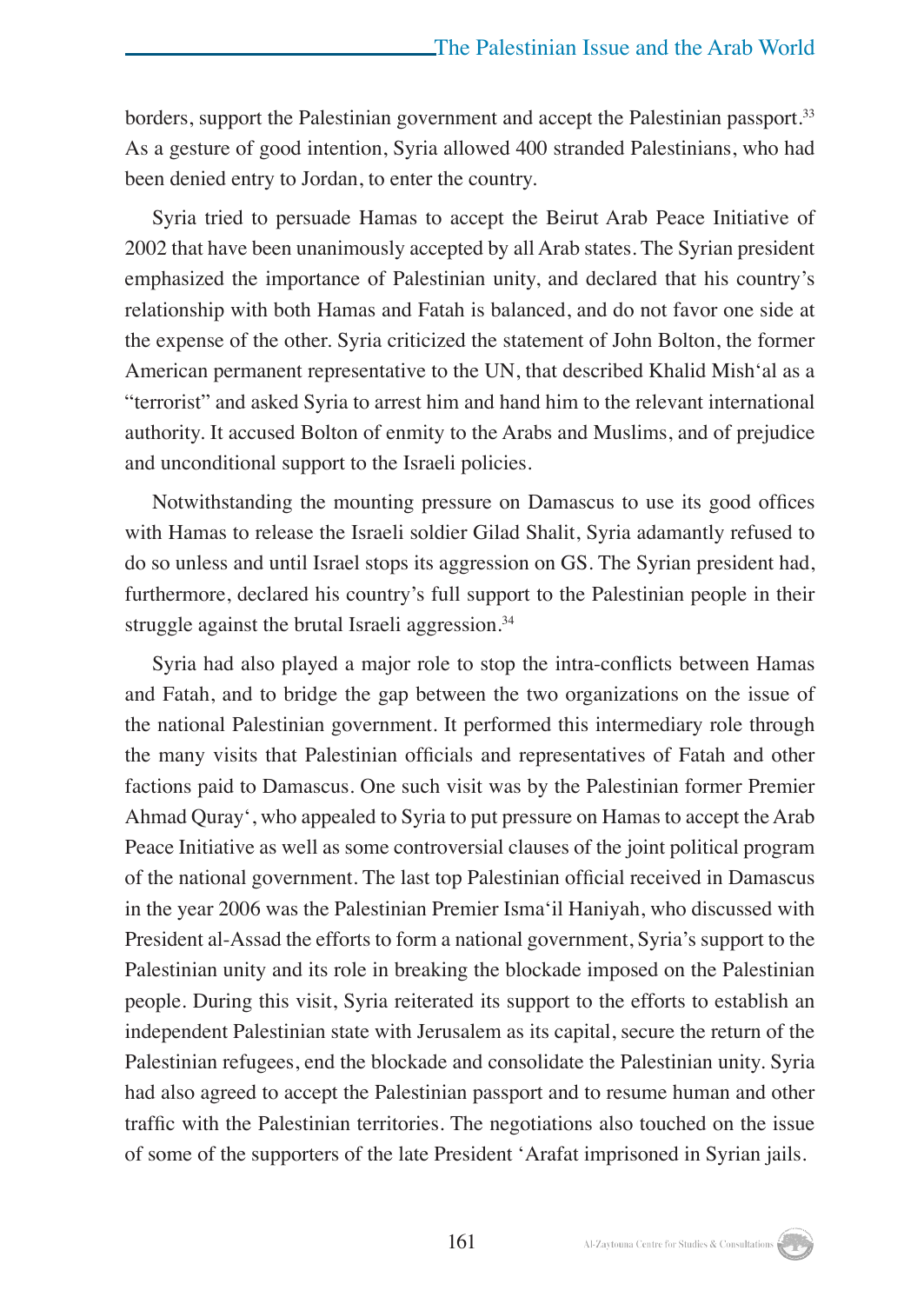A significant development in the Syrian position on the Palestinian issue was revealed in an interview that President al-Assad had with a correspondent of the German magazine *Der Spiegel*. Al-Assad had reportedly said that he does not call for the eradication of Israel from the world map, and denied discussing this issue with the Iranian President Mahmoud Ahmadinejad, at any time. He also expressed his country's willingness to conclude peace with Israel, and to normalize relations with the USA without which the crisis in the Middle East cannot at all be resolved, and added that when the force of peace is in full swing everything will change. When his labeling of Israel as the "enemy" was questioned, al-Assad responded by saying that since Israel has been occupying Syrian territories, it is natural that it be considered and called an enemy of Syria. However, al-Assad said that he does not believe in the viability of wars, but accepts the principle of deterrence.<sup>35</sup>

In another interview with the British Broadcasting Corporation (BBC), the Syrian president said that his country aspires for a peaceful settlement of the Middle Eastern conflict, accepts the other side and is willing to live side by side with Israel. But he doubted that the current Israeli government is strong enough to indulge on such an exercise.36

However, Israel refused the Syrian offer for negotiations under the guise that the time is not opportune, and the Israeli premier accused Syria of supporting "terrorism." Similarly, Syria rejected the invitation that the Israeli deputy premier, Shimon Peres, extended to President Bashar al-Assad to visit Jerusalem, saying that peace cannot be achieved by such unacceptable protocol visits.<sup>37</sup>

Another important development in the Syrian position in the course of the year 2006 was the country's hint that it may revert to armed resistance to liberate the occupied Golan Heights which are an inseparable part of Syrian territories. In this respect, the official communiqué said that Syria will, if possible, liberate them by peaceful means, otherwise it will revert to other means of which the most prominent is armed resistance.<sup>38</sup>

Subsequently, the Syrian president reiterated this orientation in an interview with the Spanish newspaper *ABC*. He told the correspondent that resistance is not a government decision per se. For when the people realize that the words on peace are futile and meaningless, they have the right to opt for the defense of themselves. Thus, if the Syrian people decided to go into armed resistance, the government will not deny them the right of having weapons. The president said that he would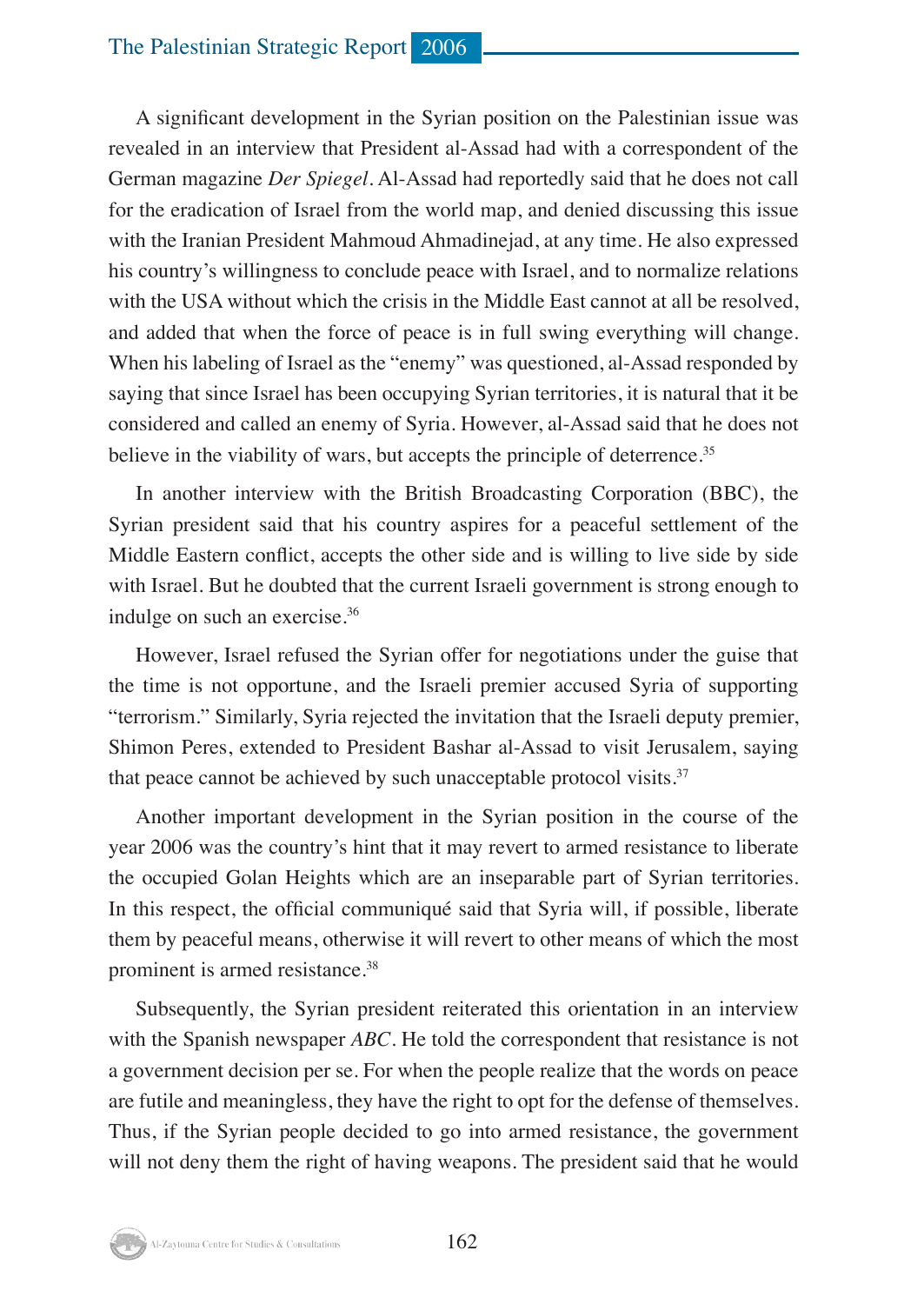have loved to be positive, but he could not be so as no indicators in the region demonstrate that peace is on the horizon.39

#### **4. The Position of Lebanon**

Lebanon dealt with the Palestinian issue during the course of the year 2006 through the Palestinian presence in Lebanon, the outcome of the Palestinian legislative elections and the Israeli aggression on Lebanon coupled with the steadfastness of Hizbullah in this war.

On the Palestinian camps in Lebanon, Ambassador Khalil Makkawi, the president of the Lebanese committee in charge of this issue, announced that negotiations with the Palestinians are pursued in different directions, and that they are all satisfactorily progressing, and that Lebanon is in contact with the donor countries to secure the necessary funds to implement some needed services as well as health and infrastructure projects in the camps. On armament in these camps, Ambassador Khalil said that there will be no compromise, as there is a Lebanese popular and official consensus on the issue that there is no excuse at all for the existence of these weapons. But he emphasized that Lebanon will not opt for conflict with the Palestinians on the subject, but depends on their understanding of the urgency of disarmament.<sup>40</sup>

Amongst the developments in the Lebanese position on the Palestinian issue during the year was the consent of the cabinet on 5/1/2006 to establish Palestinian diplomatic representation in Lebanon, but through an office not an embassy. The Lebanese Premier Fu'ad al-Sanyurah also declared Lebanon's approval to reopen the office of the PLO in Lebanon in order to settle all the problems related to the camps. However, the premier insisted that all the arms in the camps should be disciplined and placed under control.

On 15/5/2006, 'Abbas Zaki resumed his duties as the representative of the PLO in Lebanon, submitted his credentials to the minister of foreign affairs, Fawzi Sallukh, and emphasized that he will do all that is needed to facilitate and develop the Palestinian-Lebanese relations in the future. Though no official Lebanese communiqué had been released on the issue of the victory of Hamas in the Palestinian legislative elections, the incident was duly attended to by the government and popularly welcomed by the masses. Al-Sanyurah congratulated Khalid Mish'al over the phone saying that this development reflects the vitality of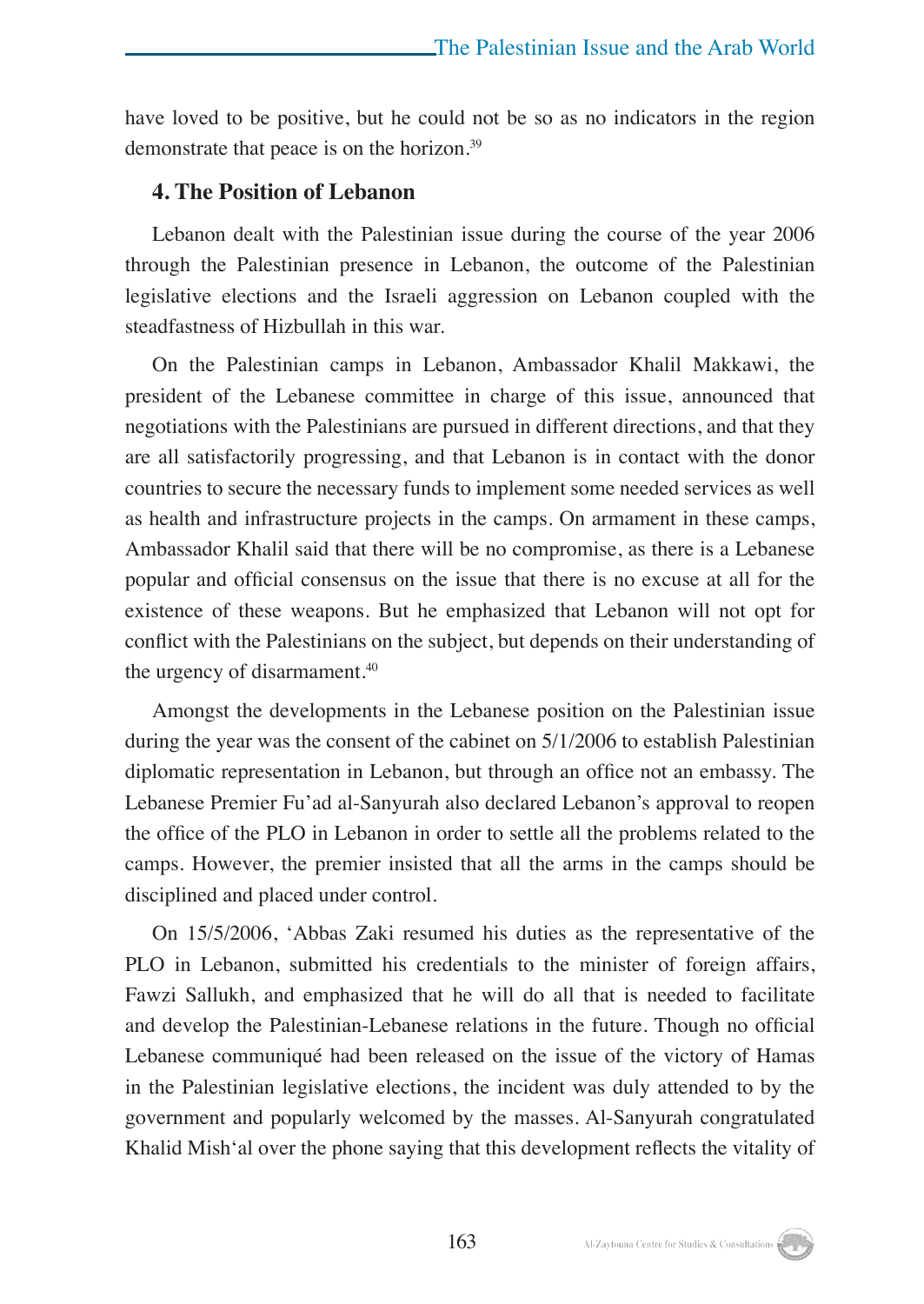the Palestinian people, and will have a major impact in consolidating the democratic system in the territories under the PA, hoping that it will be an advanced step towards the support of the Palestinian rights. On his part, Fawzi Sallukh called the international community to respect the options of the Palestinian people that had been reflected in the outcome of the legislative elections, and support the formation of a national Palestinian government, representing all sectors of the community, to be under the service of the peoples. Salim al-Huss said that the Palestinian people had said their word, and the world should respect their decision and will.

In a telephone call, Muhammad Husain Fadlullah congratulated Khalid Mish'al for the victory of Hamas in the elections, and commended Mish'al own reformative initiatives and success in organizing the resistance against the Israelis. Fadlullah urged the Palestinians to engage themselves in a constructive dialogue and never allow internal unrest and conflicts, and appealed to Arab and Islamic countries to support the Palestinian people. Similarly, and in another telephone call, the secretary-general of Hizbullah congratulated Mish'al for the resounding victory, and hoped future success to Mish'al and the leadership of Hamas. The secretary-general of the Lebanese Communist Party, Khalid Hedadeh, also congratulated Mish'al for the victory, and for his able and responsible leadership of Hamas, hoping that serious steps be taken to unite the various Palestinian factions to extract the Palestinian rights, particularly the establishment of an independent Palestinian state with Jerusalem as its capital, and the recognition of the refugees' right to return to their own land. Hizbullah told the world in general, and the western powers in particular, that they have no option except to accept and orient themselves with the victory of Hamas, and to be ready and open minded for other successes by the Islamic resistance movement that is flourishing rapidly in the entire Middle East.<sup>41</sup>

Meanwhile, the conference of Lebanese dialogue reached to an understanding or a mechanism to compile the arms and armaments outside the camps on the basis of effective dialogue between the Lebanese government and the Palestinian factions. The conferees agreed on 6/3/2006 to continue the dialogue for a six months grace period after which would start the collection of arms outside the camps and their control within the camps. This mission will be undertaken by the joint effort of the government and a special committee formed by the conference, in which each party would be represented by two of its top leaders, whose responsibility would be to contact the Palestinian factions and to submit to the government a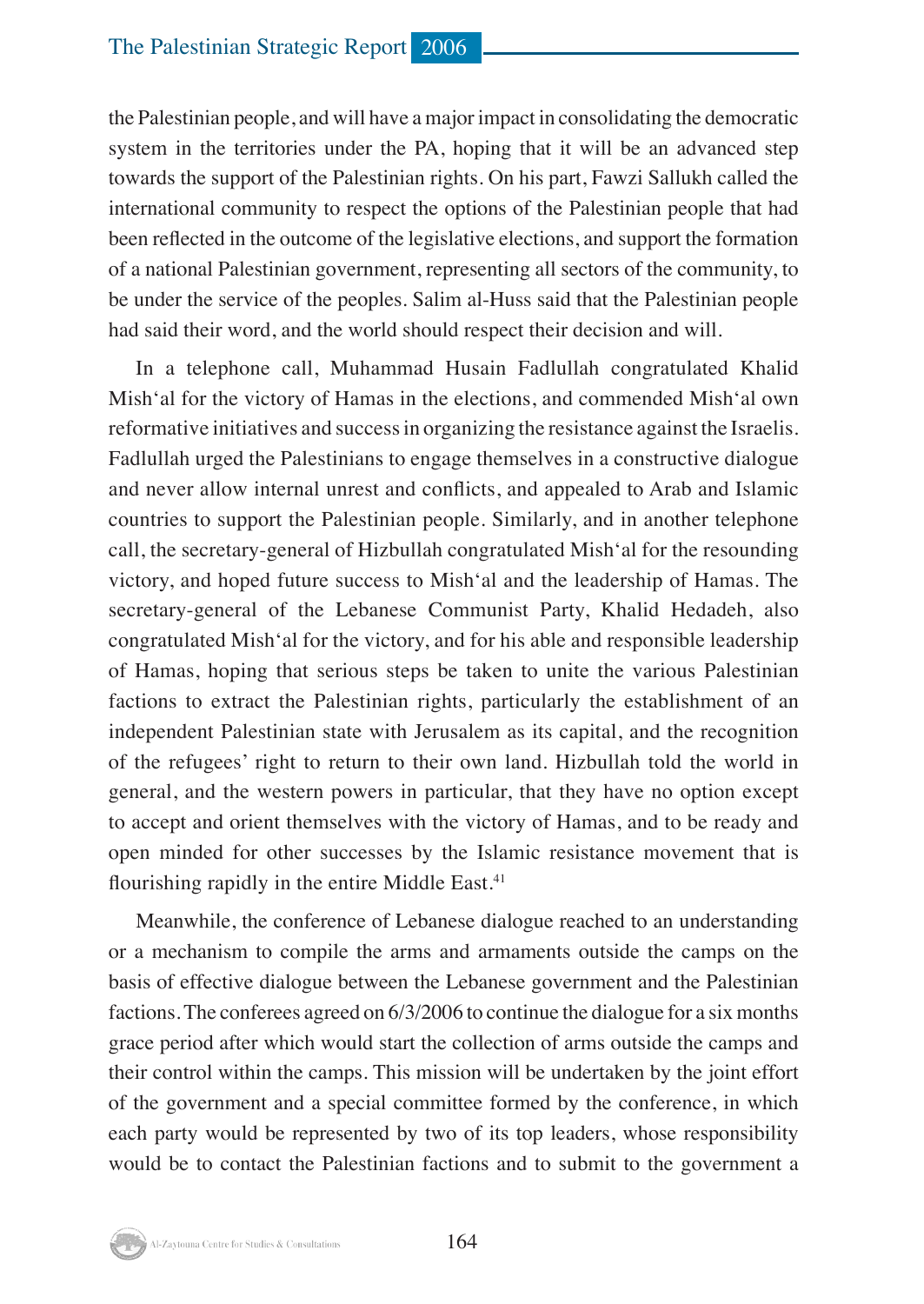monthly report on its activities. The conferees also agreed to give the Palestinian rights due attention, and to review Lebanese laws to create more jobs for the Palestinians. The Lebanese premier emphasized the importance of collecting the arms through dialogue and not by confronting the Palestinian factions by force, hoping that they will willingly accept the decision of the cabinet and cooperate in its implementation. The premier also urged for a rapid move by the Arab states to put pressure on the international community, represented by the United Nations Relief and Works Agency for Palestine Refugees in the Near East (UNRWA), to improve the quality of the health, educational and other services that they offer to the Palestinians in the camps, and never to compromise on this humanitarian mission or reduce its budget.<sup>42</sup>

On 26/3/2006, Ambassador Khalil Makkawi, the advisor of the Lebanese premier for the affairs of the camps and the chairman of the committee of the Lebanese-Palestinian dialogue, reported that his government studied the difficulties and predicaments in the camps, and started to implement a comprehensive plan to diffuse the tension within them, and to improve the living conditions of the Palestinians living in them. According to Ambassador Makkawi, this plan has two distinct phases: First, which had already started, to ask the ministers of service to visit the camps and see by themselves the conditions there. Secondly, to call for an international conference for all the Palestinian donor countries, western powers and some Arab countries to formulate and fund a plan to develop the Palestinian camps in Lebanon, which is expected to cost millions of dollars. The ambassador added that the Lebanese government is currently engaged in taking the necessary measures to allow the Palestinians in the camps to occupy posts and practice professions in Lebanon that they were not allowed to do before, such as engineering, medicine and law... etc.<sup>43</sup>

The Lebanese Premier Fu'ad al-Sanyurah emphasized that his government distinguishes between the political aspects and the fundamental socio-humanitarian needs of the Palestinians residing in Lebanon. It did its best within its means to extend help to them, and will continue to look after their welfare as dear brothers and temporary guests until they return to their homes. He emphasized that the ministers' working tour to the camps will not be the only one, and that the government will do what it can to urge international organizations to undertake their duties and commitments towards the Palestinian refugees.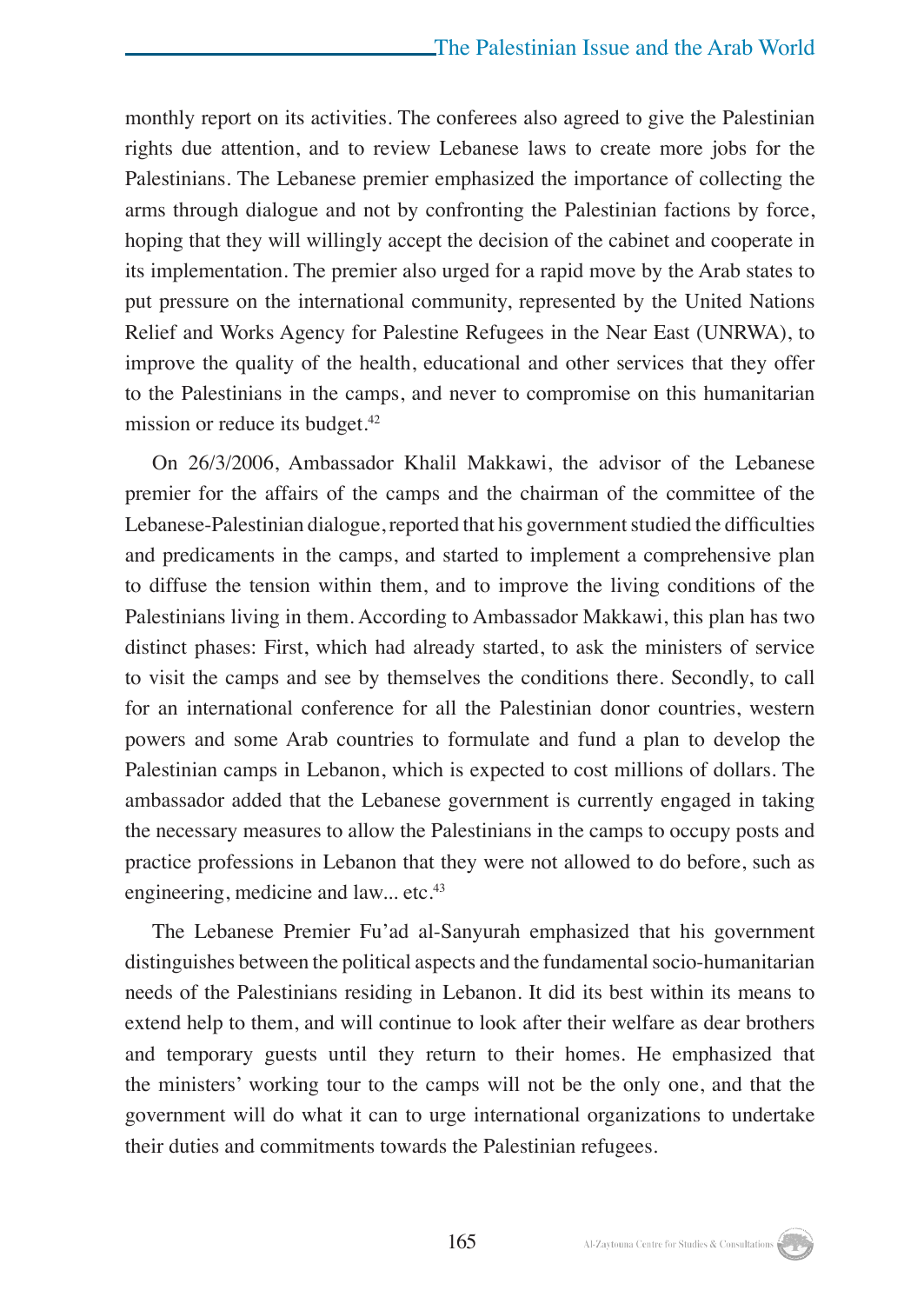#### The Palestinian Strategic Report 2006

The chairman of the committee of the Lebanese-Palestinian dialogue, Khalil Makkawi, declared that the next step will be to study the cases of a number of Palestinians in the camps accused of committing violations against the law, but claim to be innocent, in order to determine their final legal status. He added, "After the last ministerial visit to the camps, we are in the process of undertaking a visit to the camp of 'Ain al- Hilweh..., and we will fulfill our promise that this will not be the last visit but the first one."<sup>44</sup>

Hizbullah suggested that the issue of the Palestinians in Lebanon be addressed on the basis of four main principles:

- a. The issue has humanitarian, political and security dimensions, and it is unbecoming to deal with it from a security point of view only.
- b. The necessity of formulating the required fundamentals and basis to organize the Lebanese-Palestinian relations.
- c. The necessity of organizing the Palestinian presence in Lebanon.
- d. The only correct and useful manner for dealing with this issue is through a serious and constructive Lebanese-Palestinian dialogue.

As for the elements of resolving this issue, the party fixed them in the following:

- a. The realization of a national and comprehensive Lebanese-Palestinian dialogue that adheres to the right of return and refuses the settlement.
- b. To give the Palestinians their human and social rights and to provide for them the suitable humanitarian environment.
- c. To end the presence of arms outside the camps.
- d. To organize and supervise the arms inside the camps.

It is interesting to note that Hizbullah's vision on the subject was identical with that concluded by the conference of the Lebanese national dialogue.<sup>45</sup>

The Palestinians in Lebanon are unanimous in their rejection of naturalization and the settlement, insist on their humanitarian and social rights, and demand that the Lebanese government guarantees their absolute safety before it takes any measures to organize and compile their weapons, particularly in the camps where they had previously been subjected to many massacres. Thus, they advocate that their issue should be addressed from a political and not a security point of view.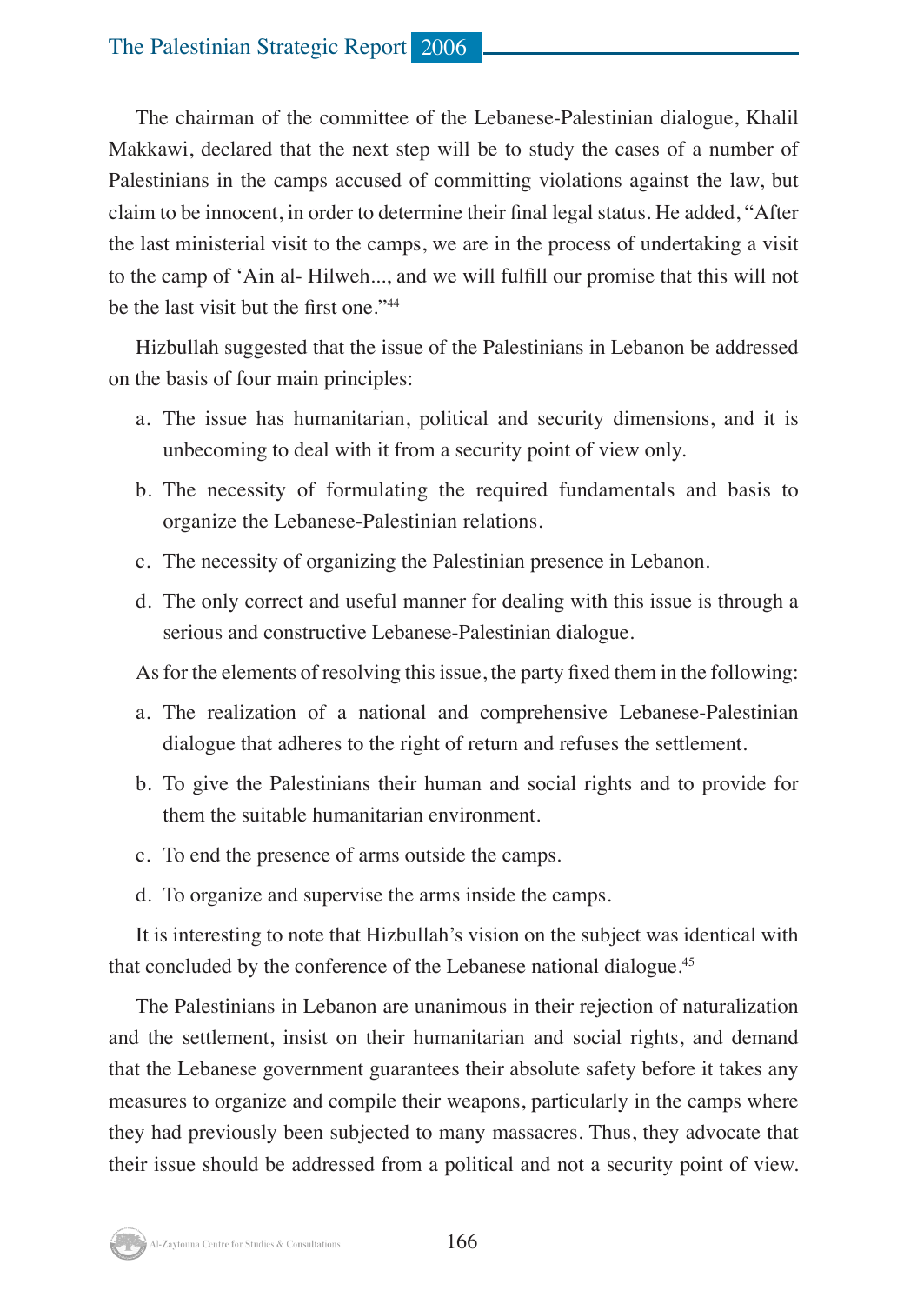However, the issue of the compilation of Palestinian arms had been sidelined during the second half of the year 2006 because of the Lebanese and the world engagement in the Israeli aggression on Lebanon, and in the domestic Lebanese crisis.

#### *Fourth: The Position of the Kingdom of Saudi Arabia*

The Kingdom of Saudi Arabia is one of the effective and politically important countries in the Arab world, as well as one of the few countries that affects and be affected by the Palestinian issue without being among the confrontational countries with Israel. Hence is the importance of surveying its relationship and interaction with the Palestinians issue.

Saudi Arabia considered the worldwide anxiety on the victory of Hamas to be unjustified, and its ambassador in the USA, Turki al-Faysal, said the following in this respect, "The victory of Hamas should not provoke worry in any Arab or other capital as long as the international community adheres to its commitments to resolve the Israeli-Palestinian conflict on the basis of two countries living side by side." The minister of foreign affairs, Sa'ud al-Faysal warned against the "catastrophic consequences" of stopping the aid to the PA. He added that Hamas was a movement, but now is a government that will behave responsibly as a government. What the international community should be looking for is what will this government do, and not to pass judgment on Hamas based on the language that it had then used as a movement.<sup>46</sup>

The Saudi government refused to stop its financial aid to the PA after the victory of Hamas. The Saudi minister of foreign affairs openly declared that his country will continue its aid to the PA even if Hamas controls the government, and added that his country will encourage Hamas to accept the principle of two states, a Palestinian and an Israeli one. Saudi Arabia invited Khalid Mish'al to visit the country well before the Khartoum Summit, and it assured Hamas that it will continue to support the Palestinian people and their leadership politically and financially. On its part, Hamas delegation declared its commitment to the truce in spite of the Israeli repeated attacks, and that it will not oppose the Arab line of policy.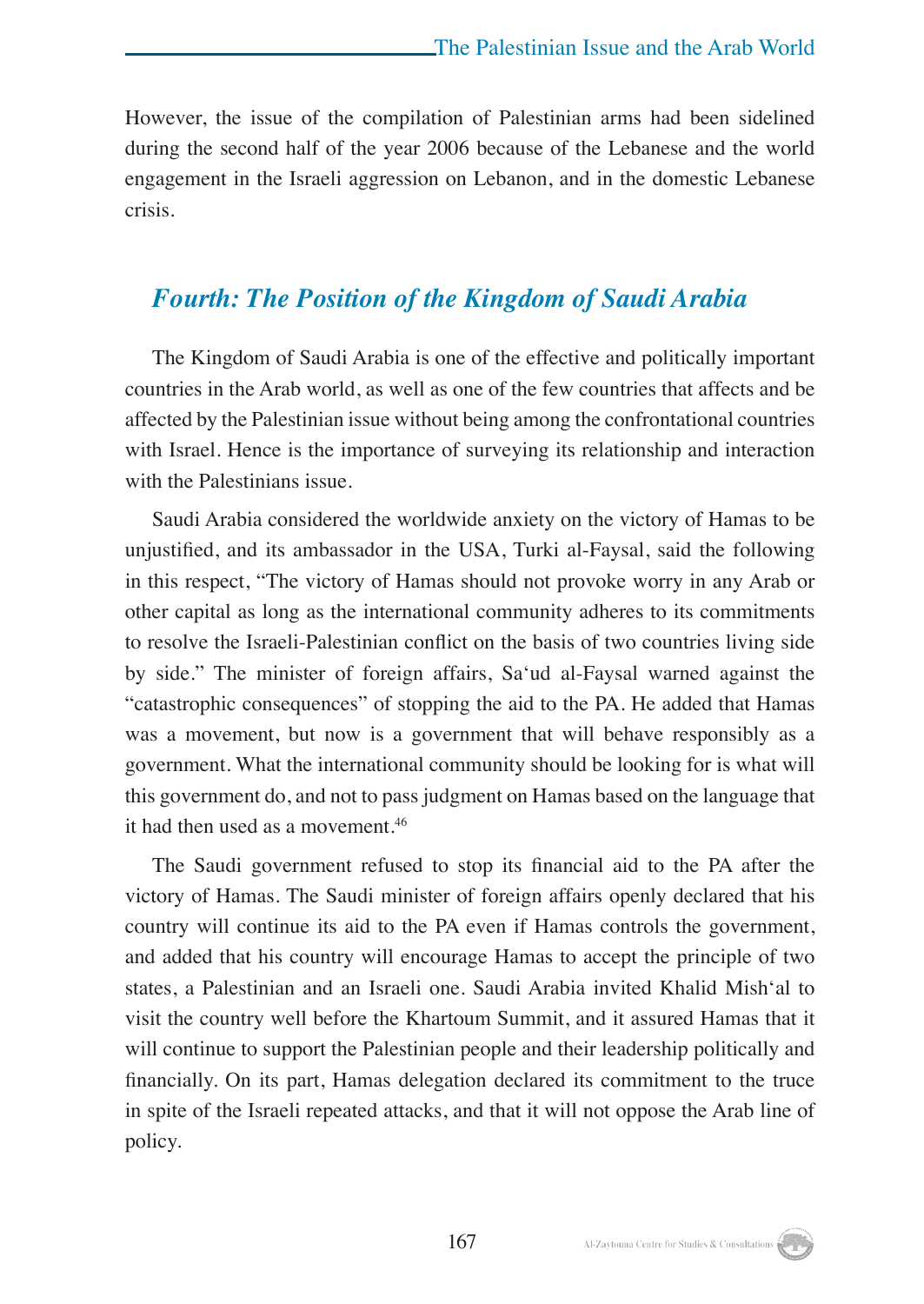#### The Palestinian Strategic Report 2006

Mahmud al-Zahhar had also visited the Kingdom, where he was assured that Saudi Arabia will pay its due share of aid to the PA as decided by the Arab League, totaling \$92.4 million for the period that extends from mid October 2005 to mid October 2006.

During his joint summit with Husni Mubarak, the Egyptian president, in Sharm el-Sheikh, the Saudi King 'Abdullah affirmed the necessity of respecting the options of the Palestinian people, and the two leaders urged Hamas to recognize the Arab Peace Initiative that the Beirut Summit had endorsed in 2002, and which implicitly recognize Israel.

Meanwhile, Saudi Arabia renewed its Initiative, which the Arab kings and presidents had endorsed in their Beirut Summit of 2002, for a peaceful settlement in the region, arguing that its is the appropriate and only means to achieve this goal. The Saudi foreign minister called upon the Palestinians to unify their political stand towards Israel, and to specify their position towards the Arab Initiative by saying, "I hope for clarity of vision within this context, as the international community is unanimously determined to resume the peace process, and there is a likelihood of speaking to the peoples seriously and responsibly on this issue."<sup>47</sup>

Sa'ud al-Faysal explained his country's position on the issue of the peaceful settlement. He called for the revival of the peace process, which requires serious cooperation to achieve within a reasonable period the two-states solution, particularly as the latest events had confirmed the impossibility of maintaining the security and interests of all the parties concerned through military actions. We need to draw lessons from the previous abortive negotiations that had failed because of their concentration on procedures and temporary security arrangements that had given the "enemies of peace" the opportunity to abrogate the entire process. No doubt, the minister added, the key solution to all the crises of the region lies in the revival of the peace process to resolve the Palestinian-Israeli conflict that adversely affects all efforts to reach to effective settlements of the other crises. He emphasized that the Israeli occupation of Palestine represents a flagrant defiance of the international law, a clear violation of the principle that prohibits the seizure of other peoples land by force, and a shameful and recklessness disregard of the decisions of the international community. Al-Faysal stressed that the situation in the Middle East had reached such a dangerous turn that cannot tolerate further delays, procrastination and failure. The international community in general and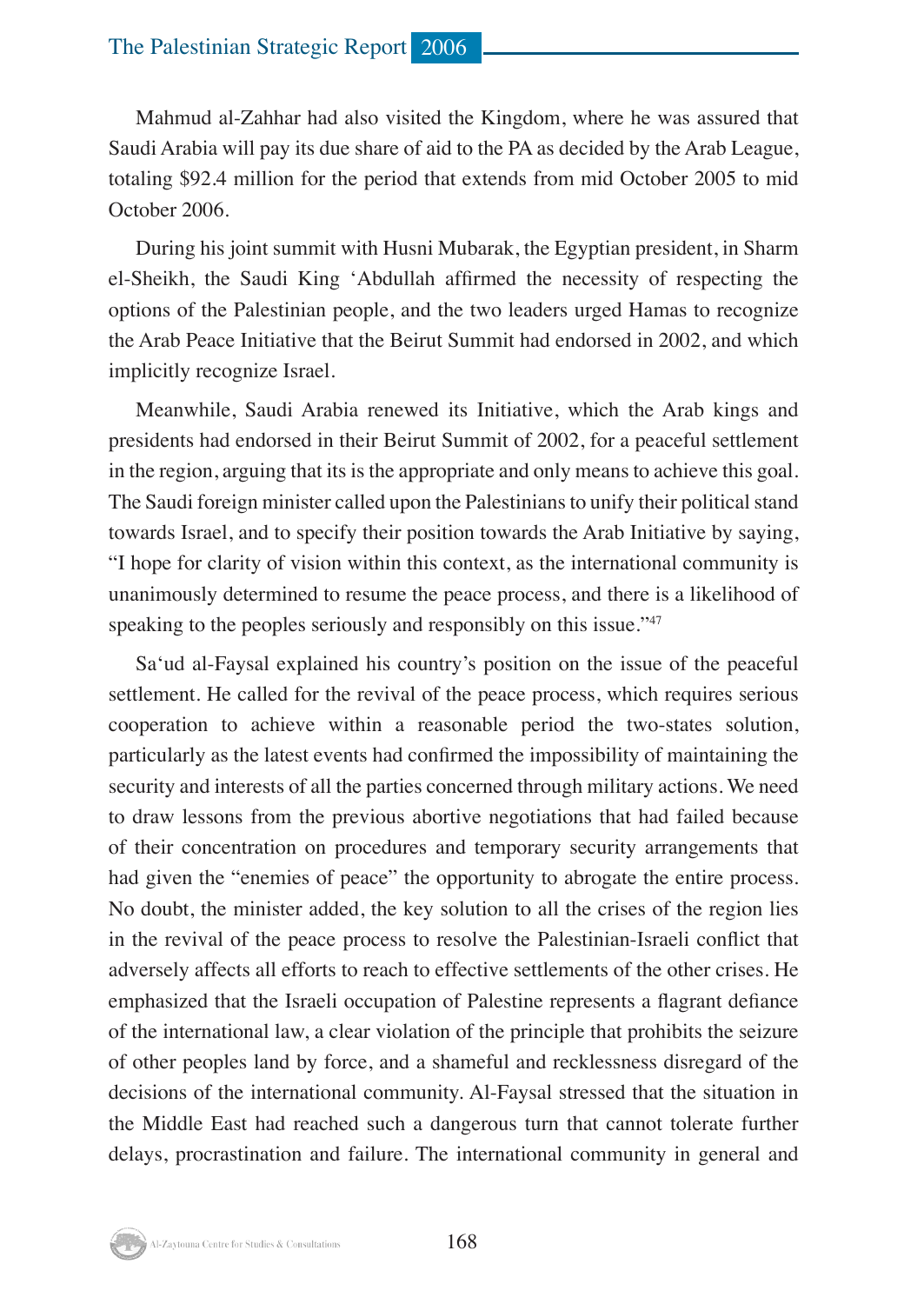the major powers in particular should bear their responsibilities, and immediately implement a just and permanent peaceful settlement along the internationally accepted two-states principle that is compatible with the Arab Peace Initiative that the Arab states had unanimously endorsed in the Beirut Summit. What is urgently needed, the minister concluded, is to accompany this vision with a clear program of action in a specific time frame.<sup>48</sup>

By the end of the year, the Saudi King described the gravity of the situation in the Arab region as a reservoir of gunpowder awaiting a spark to explode, and drew attention to the dangerous situation in Lebanon, Iraq and Palestine. The King viewed the Palestinian issue as the central concern of the Arab Nation and warned against internal Palestinian dissension. He concluded, "Our primary preoccupation is dear Palestine that still suffers from a repugnant, shameless and defiant occupation, an impotent international community that is just watching the bloody tragedy, and, most dangerously, a conflict between the brothers."<sup>49</sup>

# *Fifth: Developments in the Area of Normalization with Israel*

The year 2006 witnessed important developments in the area of normalization between the Arab countries and Israel. The latter achieved some breakthroughs in official economic normalization with Arab states, but not at the peoples' level, that concentrated on the increase of the volume of trade between the two sides and exchange of official visits. The USA played a major role in this development, as it exercised tremendous pressure on the Arab countries to establish these relationships.

By the beginning of the year, Bahrain concluded a free trade agreement with the USA, which effectively led to the end of Bahrain's boycott of Israeli commodities. Bahrain was the first Gulf state in the GCC to do so, and the third among the Arab states, after Jordan and Morocco.

Against a wave of popular protest, Yacov Hadas Handelsman, deputy director general for Middle East and the Peace Process in the Israeli Ministry of Foreign Affairs, visited on 13/3/2006 Mauritania, the third Arab state that recognized Israel. He discussed enhancing the relation and cooperation between the two countries. The Mauritanian political elite and popular forces rejected the declarations of their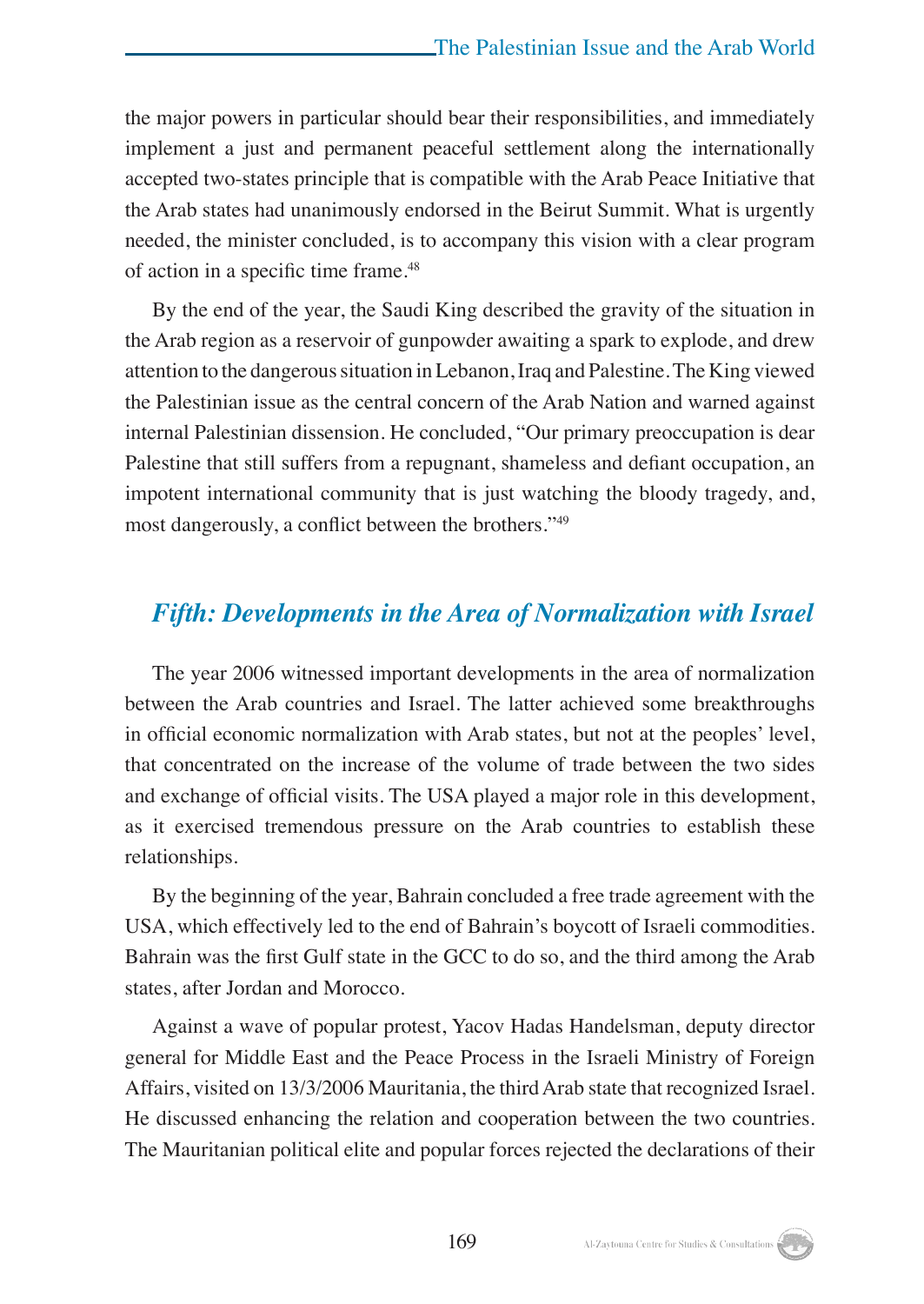minister of foreign affairs, Ahmad Wild Sayyid Ahmad, in which he said that his presence in the transitional government is an evidence of the strong relations of his country with Israel. The prominent politician, Muhammad Jamil Mansur, dismissed these claims by saying, "The minister had repeated the weak and meaningless pretexts for establishing relations with the Zionist entity. The man seems to have viewed this development as such a personal matter that made his participation in the government an evidence of the maintenance of this relationship." He added, "I never assumed that this role would be a source of pride, rather it should be a reason for shame, sorrow, disgust and nausea." *Al-Sawab* (literally "The Correct") Party, an important political group in the country, condemned the visit of the Israeli official, and asked the government to terminate relations with Israel which is, in his words, "the murderous predatory entity."50

The percentage of the companies that participated in the Qualified Industrial Zone Agreement (QIZ Agreement) between Egypt and Israel in the province of Alexandria rose by the end of May 2006 to 25.7% of the total Egyptian companies. A report by the Ministry of Commerce and Industry indicated an increase in Israeli-Egyptian cooperation under the umbrella of QIZ Agreement, through including food production companies. The total number of the Egyptian participant companies in this agreement totaled 606, and the number of Israeli exporters multiplied to reach 257, while Israeli exports to Egypt increased by 148.5% during the first quarter of the year 2006.<sup>51</sup>

Nonetheless, under intensive popular pressure, the Egyptian minister of tourism, Zuheir Jaranah, suspended all negotiations between his ministry and its Israeli counterparts that aimed at the promotion of joint tourism because of the Israeli aggression on Lebanon in the summer of 2006. Egypt also suspended the negotiations with Israel on the implementation of the second phase of QIZ Agreement that was scheduled to allow the export of other Egyptian commodities, besides textiles, to the American market. This step was taken within the context of what had been named penalty measures undertaken by the Egyptian government against Israel to compel it to stop its aggression on Lebanon, and to accept settling the crisis of the two Israeli soldiers captured by Hizbullah. However, Egypt continued to sell natural gas to Israel, which volume reached to a two billion cubic meters sold at low prices. Israel declared that it plans to progressively increase its consumption of gas until it reaches six billion cubic meters by 2020.<sup>52</sup>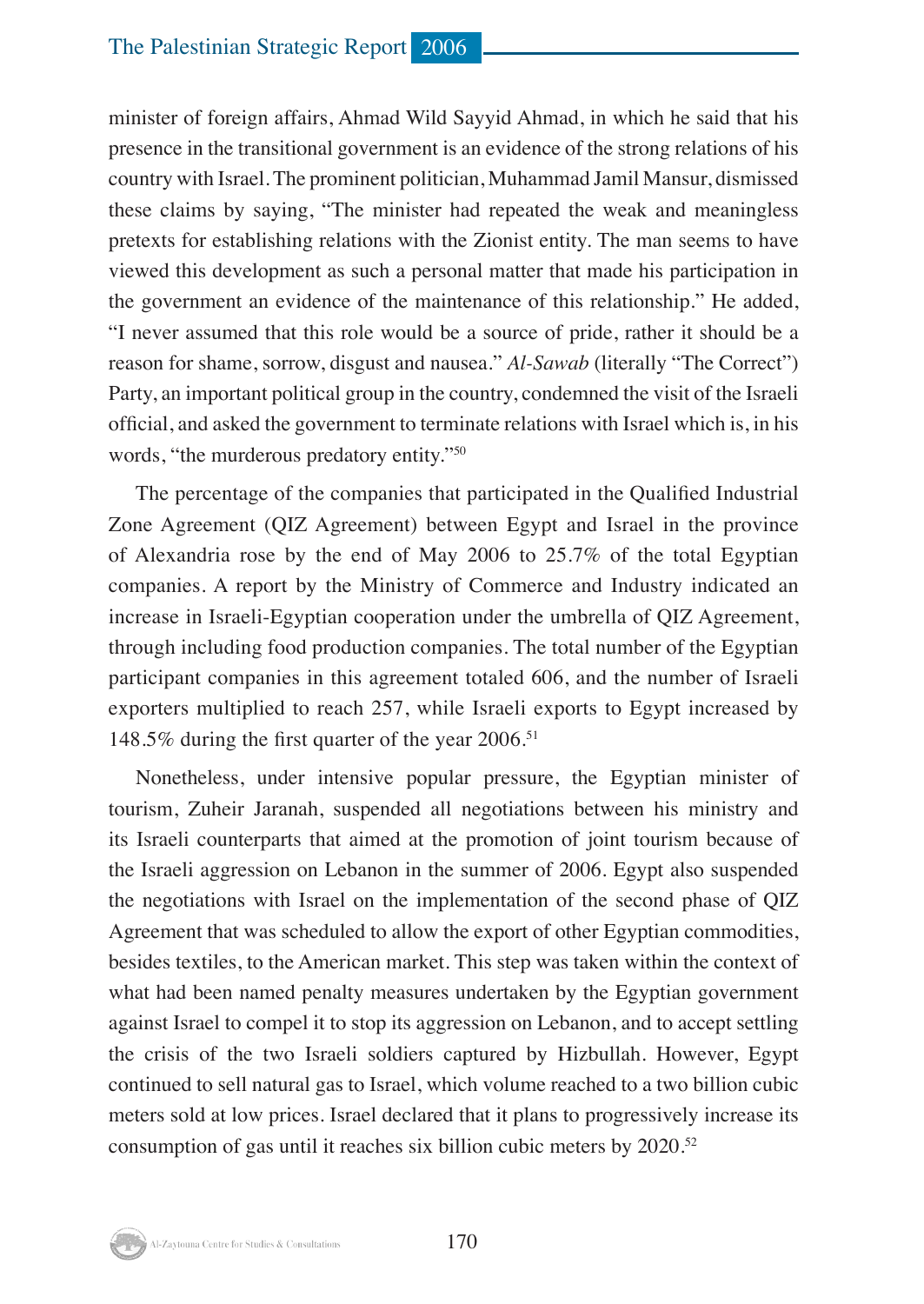On the invitation of the Israeli International Institute of the Histadrut, 18 Jordanians paid a 20 day visit to Israel. They were mostly university teachers in the private sector and representatives of the Lawyers' Trade Union, the Royal Scientific Society, the Broadcasting and Television Corporation, cooperate organizations, proprietors and publishers of weekly magazines, NGOs and poets. The visit synchronized with the annual celebration of the usurpation of Palestine and the establishment of Israel. The program included items on normalization with Israel, visits to government institutions in occupied Jerusalem and to the Knesset as well as an explanation of the "Jewish holocaust," visits to the grave of Yitzhak Rabin and to the Supreme Court in Jerusalem, and meetings with university lecturers and administrators.53

The Second World Congress for Middle Eastern Studies (WOCMES-2), organized by the Royal Institute for Inter-Faith Studies (RIIFS) in Amman during 11-16/6/2006, was attended by more than 1,500 participants from different parts of the world, notably from Israel, Iran and Jordan. The conferees were lectured by some American military and civil personalities from the War College of the American Army, and on topics like tolerance, Islamic threats, war on terrorism and comparative religion. The participants included representatives of some Arab countries that do not recognize Israel, like Kuwait and Saudi Arabia, while some British academic institutions boycotted the conference in protest of the participation of Israeli academicians.

Year 2006 witnessed more talks about executing the project of the channel between the Red Sea and the Dead Sea "Two Seas Canal." At the end of this year, normalization meetings were held in the Dead Sea among Jordanians, Israelis, Palestinians and foreign countries in order to discuss the project of the channel. The concerned parties agreed upon launching a \$15 million feasibility study, funded by the World Bank.

Meanwhile, the Jordanian Committee for Resisting Normalization with Israel declared that it will publish a list of the personalities and companies responsible for the export and circulation of Israeli goods in the Jordanian markets. According to the chairman of this committee, Badi al-Rafay'ah, a study on normalization had been conducted, and the names will be published in response to pressures and contacts from various quarters, e.g., citizens and trade unions, who wanted to know the names of these commodities and their exporters so that they can boycott them. Moreover,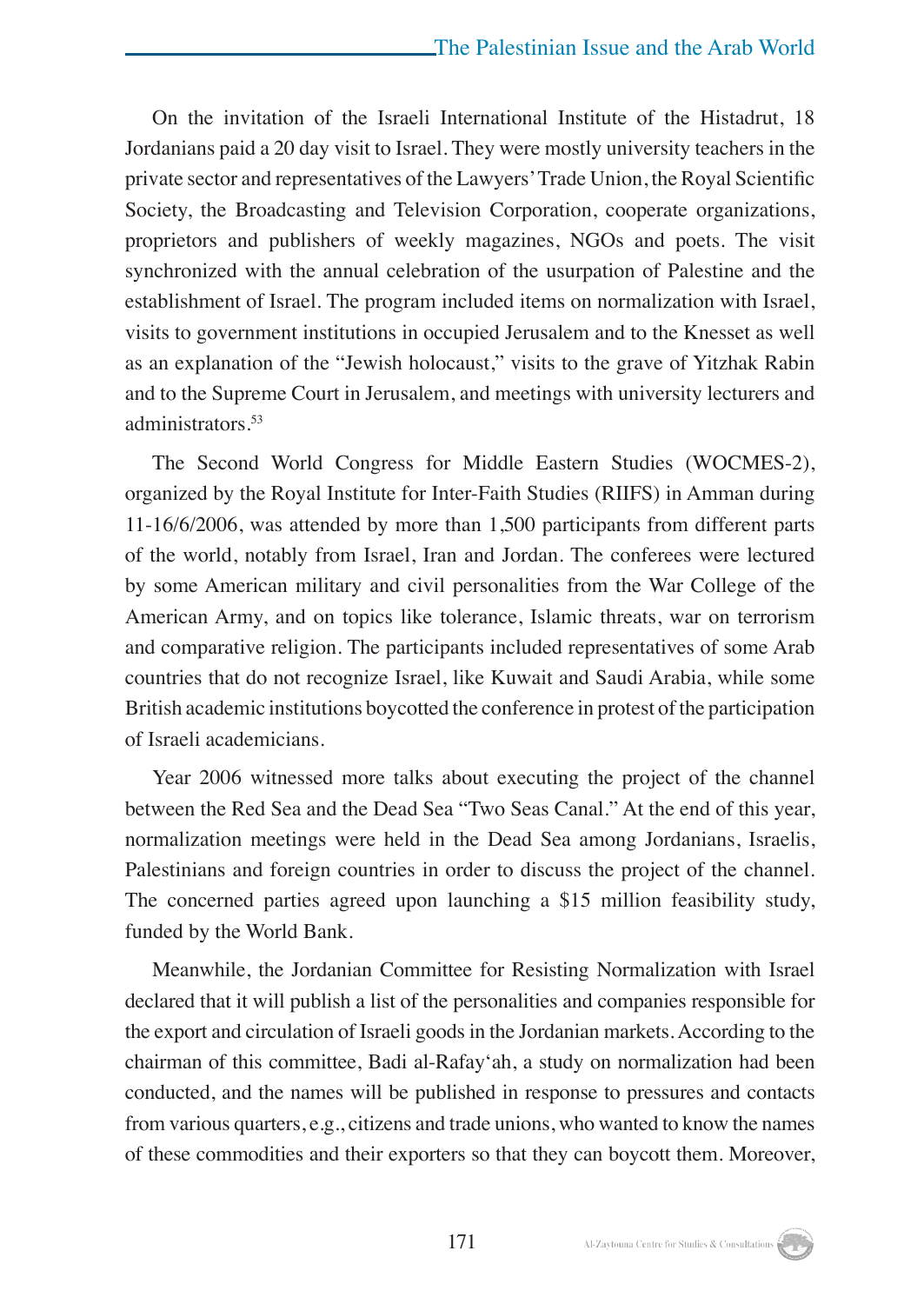the chairman of the Union of Agricultural Engineers, 'Abd al-Hadi al-Falahat, called upon preventing Israel from infiltrating the Arab societies, and the committee issued a declaration that called upon the Jordanians to identify the origin of all the goods in the Jordanian market before they purchase them.<sup>54</sup>

Some Jordanian activists called for a national conference to confront the growing normalization with Israel, and the Israeli infiltrations in the country. Meanwhile, Gulf investors protested against the activities of a group of Jordanian businessmen who passed Israeli goods to the Gulf markets, like Saudi Arabia, under the guise of being Jordanian or exported by Jordanian traders from Europe.<sup>55</sup>

Another aspect of normalization was the participation of an Israeli parliamentary delegation, which included two Knesset members, Majalli Whbee and Amira Dotan, of the ruling Kadima Party, in a meeting with Arab parliamentarians from Jordan, Egypt, Morocco, Algeria and Tunis as well as Fatah members of the PLC.<sup>56</sup>

Furthermore, the Jordanian King 'Abdullah and Shimon Peres agreed on the urgency of implementing three joint projects, in addition to an international airport in 'Aqaba that serves both countries. In return Israel should close down its airport in Eilat, construct a canal that connects the Red Sea with the Dead Sea, and be engaged in a joint project to excavate copper on the Jordanian side of the frontiers. Peres brought with him to his meeting with the King several studies and working papers prepared by Israeli experts and the relevant ministries.<sup>57</sup>

The director of the Israeli Ministry of Industry, Trade and Labor, Gabriel Maimon, signed with his Jordanian counterpart an agreement to supervise the adherence to the conditions of the QIZ Agreement.

The major Israeli exports to Egypt were textiles, clothes and chemicals. The number of the Israeli exporters working in Egypt in the year 2006 totaled 257 and in Jordan 1,325 while those in Iraq were 27. The latter have been engaged in the export of primary food stuff, especially to the American forces.<sup>58</sup>

Official Israeli statistics for the year 2006 indicate that Jordan was the largest Arab importing country of Israeli goods, to the value of \$136.8 million compared to \$116.2 million in 2005. Next was Egypt whose imports from Israel totaled \$125.8 million in 2006 compared to \$93.8 million in 2005, while it exported to Israel in 2006 commodities of the value of \$77.1 million compared to \$49.1 million in 2005. As for Jordan, its exports to Israel in 2006 valued \$38.3 million compared to \$60.9 million in 2005 (see table 1/4).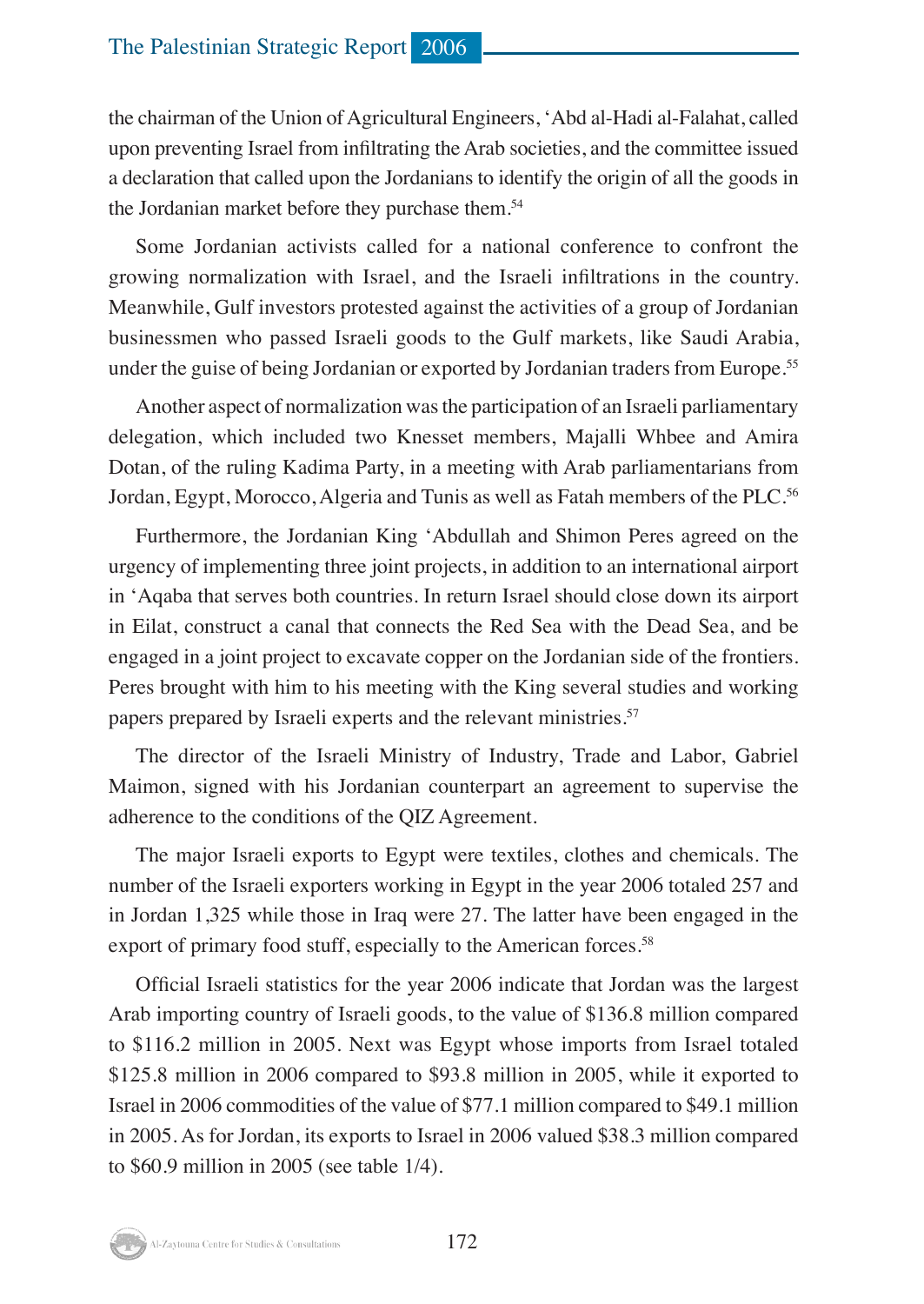### **Table 1/4: Israeli Exports and Imports with Some Arab Countries 2003-2006 (\$ million)59**

| <b>Countries</b> | Israeli exports to: |       |       |      | <b>Israeli imports from:</b> |      |      |      |
|------------------|---------------------|-------|-------|------|------------------------------|------|------|------|
|                  | 2006                | 2005  | 2004  | 2003 | 2006                         | 2005 | 2004 | 2003 |
| <b>Jordan</b>    | 136.8               | 116.2 | 132.9 | 86.8 | 38.3                         | 60.9 | 51.4 | 44.4 |
| Egypt            | 125.8               | 93.8  | 29.4  | 26.4 | 77.1                         | 49.1 | 29   | 22.3 |
| <b>Morocco</b>   | 11 1                | 11.8  | 9     | 6.7  | 1.7                          | 1.4  | 1.4  | 1.2  |

#### **Israeli Exports to Some Arab Countries 2003-2006 (\$ million)**



#### **Israeli Imports from Some Arab Countries 2003-2006 (\$ million)**

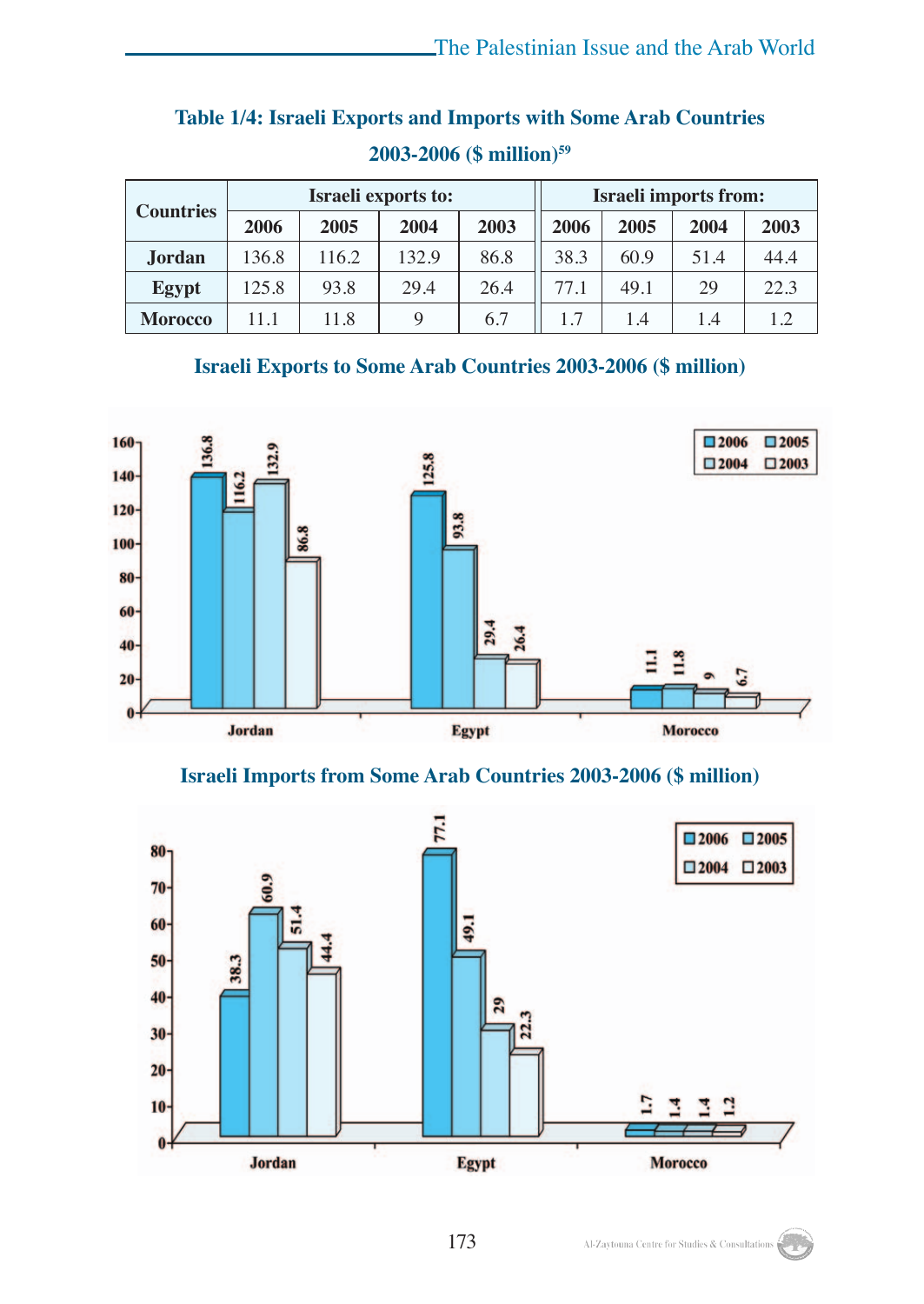An Emirates delegation participated in the World Diamond Congress that was held in Tel Aviv on 26/6/2006. The diamond stock market of Dubai has become a chief competitor of its Israeli counterpart, whose headquarters is in Ramat Gan colony that is established in the middle of the Palestinian coastal plain. Israel did not object to the amalgamation of Dubai diamond stock market in the World Federation of Diamond Bourses (WFDB).<sup>60</sup>

Meanwhile, an Israeli delegation, presided by a former Israeli ambassador and an expert in the affairs of the Horn of Africa, visited the Somali capital Mogadishu under the guise of fighting "terrorism." The president of the Somali Union of Islamic Courts (UIC), al-Sheikh Sharif, protested against the visit of this delegation and the meetings and contacts that it had with several Somali officials. He also warned against the establishment of Israeli projects in Somalia.<sup>61</sup>

On 6/4/2006, the council of the North Atlantic Treaty Organization (NATO) and the political executives of its members held a unique meeting in the Moroccan capital Rabat to examine the existing cooperation within the Mediterranean Dialogue, and to explore its future prospects. The participants in this meeting were 26 representatives of NATO Council and seven representatives of the states of the Mediterranean Dialogue, who came from Mauritania, Morocco, Algeria, Tunis, Egypt, Jordan and Israel. They discussed the management of the crises in the region, means of reinforcement of the military forces of both sides and future joint projects.<sup>62</sup>

According to some analysts, the USA and western powers strive to establish a joint security vision and system that guarantees the collective security and interests of the Mediterranean states in the Southern Bank, which would ultimately lead to the establishment of relations between Israel and the Arab countries. Thus, the normalization of the military relations between Israel and the Arab countries that Oslo Accords has failed to achieve could now materialize by this different, intelligent and less provocative NATO move and arrangements.<sup>63</sup>

During the period 8-13/9/2006, Israel and six Arab countries (Jordan, Egypt, Algeria, Morocco, Mauritania and Tunis), as well as some NATO supervisors, undertook joint military training in the Greek Island Crete.<sup>64</sup>

Moreover, five thousand Jews visited during the period 15-16/5/2006 the temple of *al-Ghureibah* in the Tunisian Island Djerba, where they organized a religious festival, and had the opportunity of meeting the Tunisian minister of tourism.65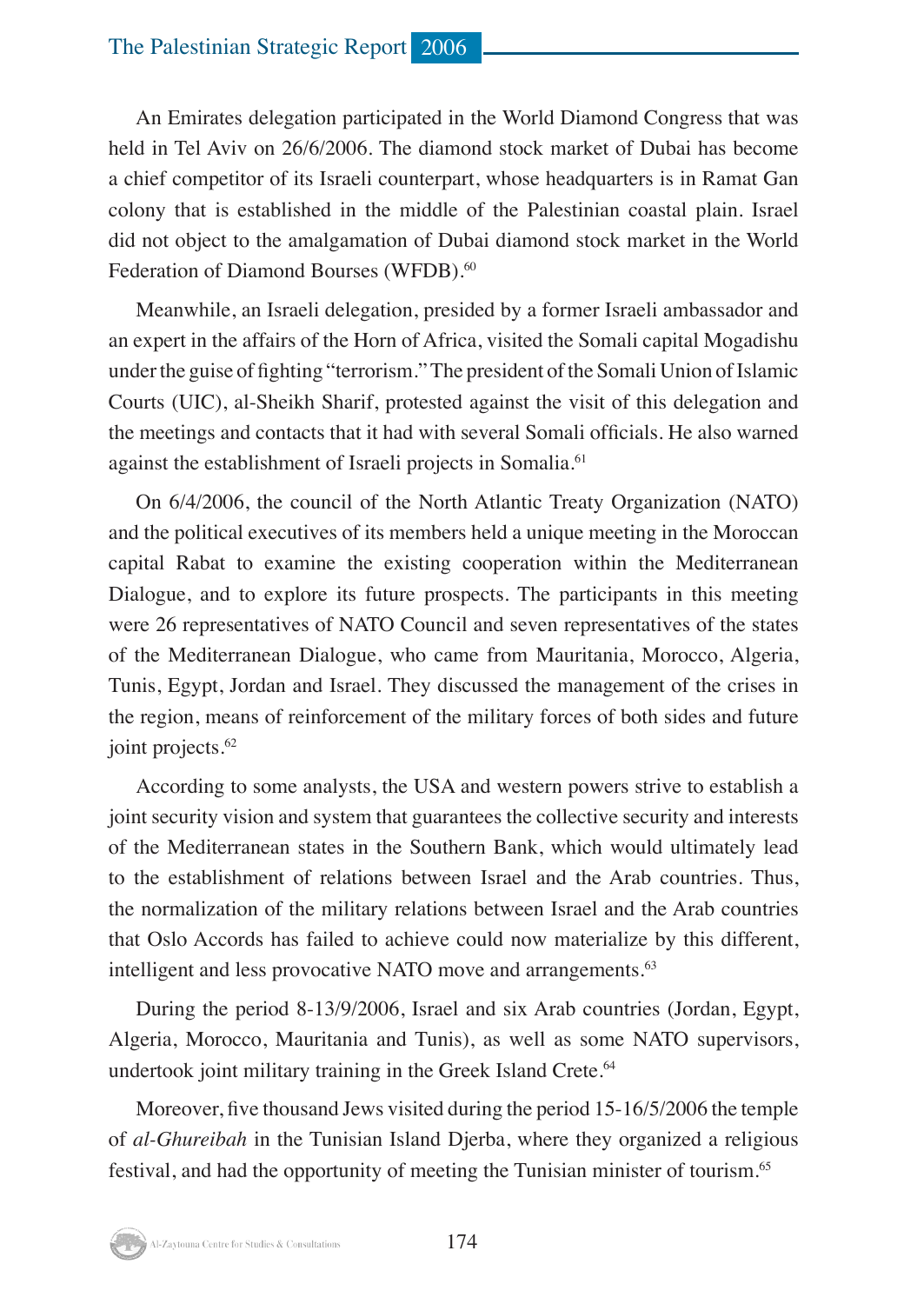A delegation of three Israelis attended the Fourth Doha Conference on Religions Dialogue, held on 25/4/2006. The participants were 131 of whom 38 were Christians, 14 Jews and 79 Muslims.<sup>66</sup>

Nonetheless, by and large, the Arab masses oppose normalization with Israel, and insist on the termination of relations with it, and to fully support the Palestinians. For example, the National Arab Conference, held in Casablanca during the period 5-8/5/2006, issued a declaration that urged the Palestinian resistance factions to be alerted to the numerous conspiracies that intrigue to drag them into the trap of internal fighting, and reminded them that "the Palestinian blood is forbidden and sacred." In its final communiqué, the conference condemned the attempts of the American administration and its European allies to isolate the new Palestinian government, and to starve the Palestinian people just because of their democratic option. The communiqué demanded that the Arab and Muslim states honor their financial commitments towards the Palestinian people, even increase them as the prices of oil has been booming.<sup>67</sup>

Most Arab countries witnessed massive demonstrations organized by the political parties, trade unions and professionals to protest against the Israeli aggression against the Lebanese and Palestinian people, and to collect donations to them.

An opinion poll in Egypt indicated that the Egyptians consider Israel, Denmark and the USA to be the most antagonistic states to Egypt. Notwithstanding the peace treaty between the two parties, the opinion poll showed that 92% of the Egyptians consider Israel as an enemy, while not more than 2% of them view it as a friendly state.<sup>68</sup>

The secretary-general of Arab Parties Conference condemned the stand and the conspicuous silence of some Arab states towards the Israeli aggression on Lebanon, and called upon Arab governments to activate Arab solidarity in order to a abort the dubious imperialist plans to partition the region and control the resources and wealth of the Arab Nation. Furthermore, it asked the Arab governments to resume the boycott of Americans goods, resist normalization with Israel, and strive to lift the Israeli blockade on the Lebanese and Palestinian people.<sup>69</sup>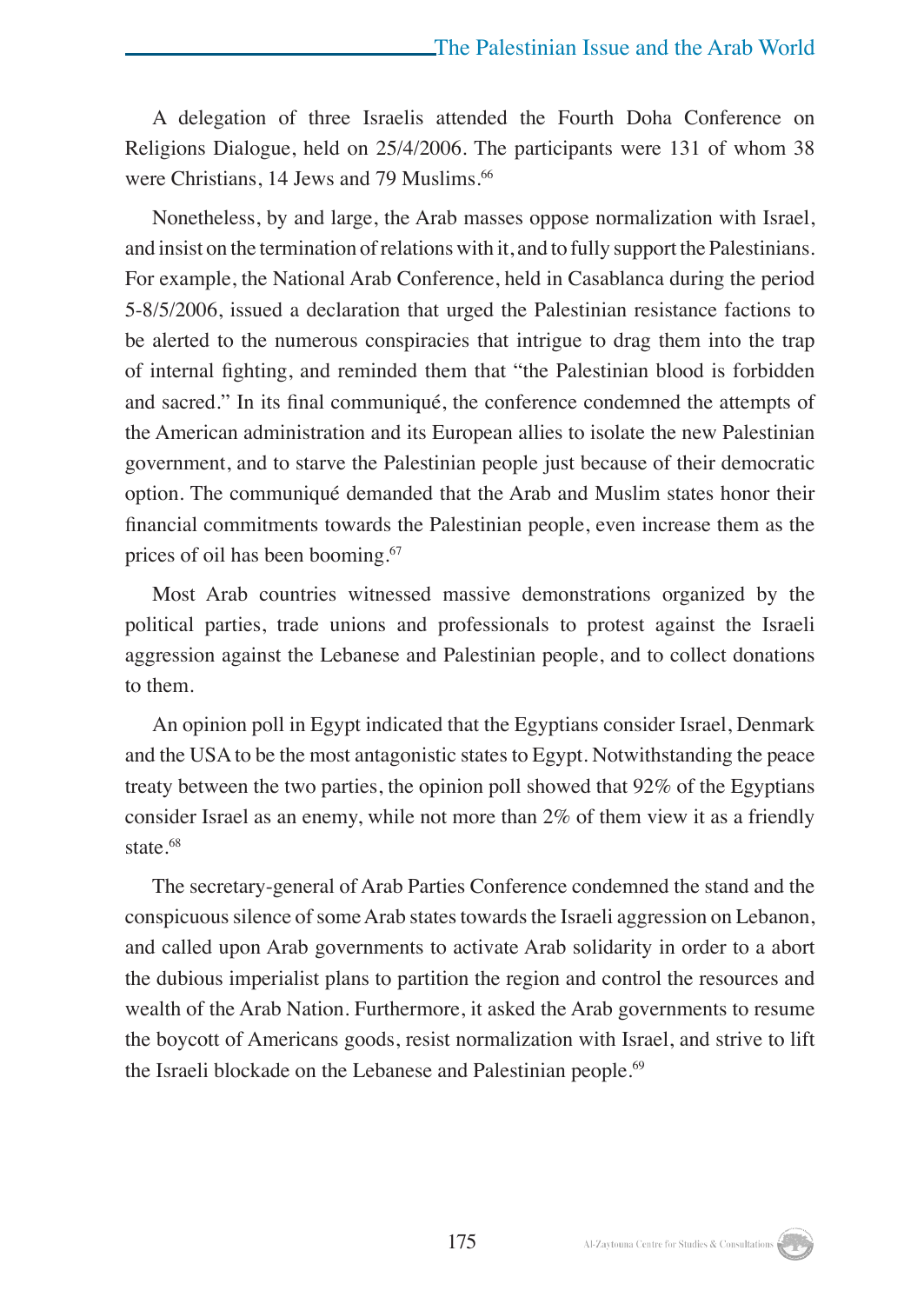#### *Conclusion*

The Palestinian issue is still one of the primary concerns of the Arabs. Hence, the Arab states have demanded its resolution through an Israeli withdrawal from all the Palestinian territories occupied in 1967, and the establishment of a Palestinian state. They also emphasized on the Arab Peace Initiative that had been rejected by Israel. No doubt, the Arab confrontational states know more than the others that no security and stability will prevail in the region without the settlement of the Palestinian issue. Hence, is the official Arab interest in the establishment of a Palestinian state because this will serve their purpose and achieve stability in their own territories. The crucial victory of Hamas and its repercussions, as well as Hamas' new political discourse that insists on the fundamentals of the Palestinian issue, has delayed some of the American-Israeli imperialist plans in the region. The year 2006 came to its end without progress towards a settlement in the region because of the Israeli procrastination in withdrawal from the Palestinian and Arab occupied lands.

The Arab countries did not succeed in uplifting the tight blockade imposed on the Palestinian people. In fact, they did not exert serious effort to break it, and some of them have dealt with the government of Hamas cautiously, at times antagonistically. The Arab weakness and disintegration adversely reflects on the Palestinian situation, and provide a broader margin for Israel to impose its programs and visions. Although some Arab states have admittedly continued their political and economic ties with Israel, but the overwhelming majority of the Arab masses still reject and fight normalization. Though the bleeding wound in Iraq has caused further Arab disarray, the strong Iraqi resistance and the quagmire in which the Americans are trapped in Iraq has strengthened the hope of the Palestinian people that the American hegemony and plans in the region, which serve the Israeli project, will eventually be weakened and aborted.

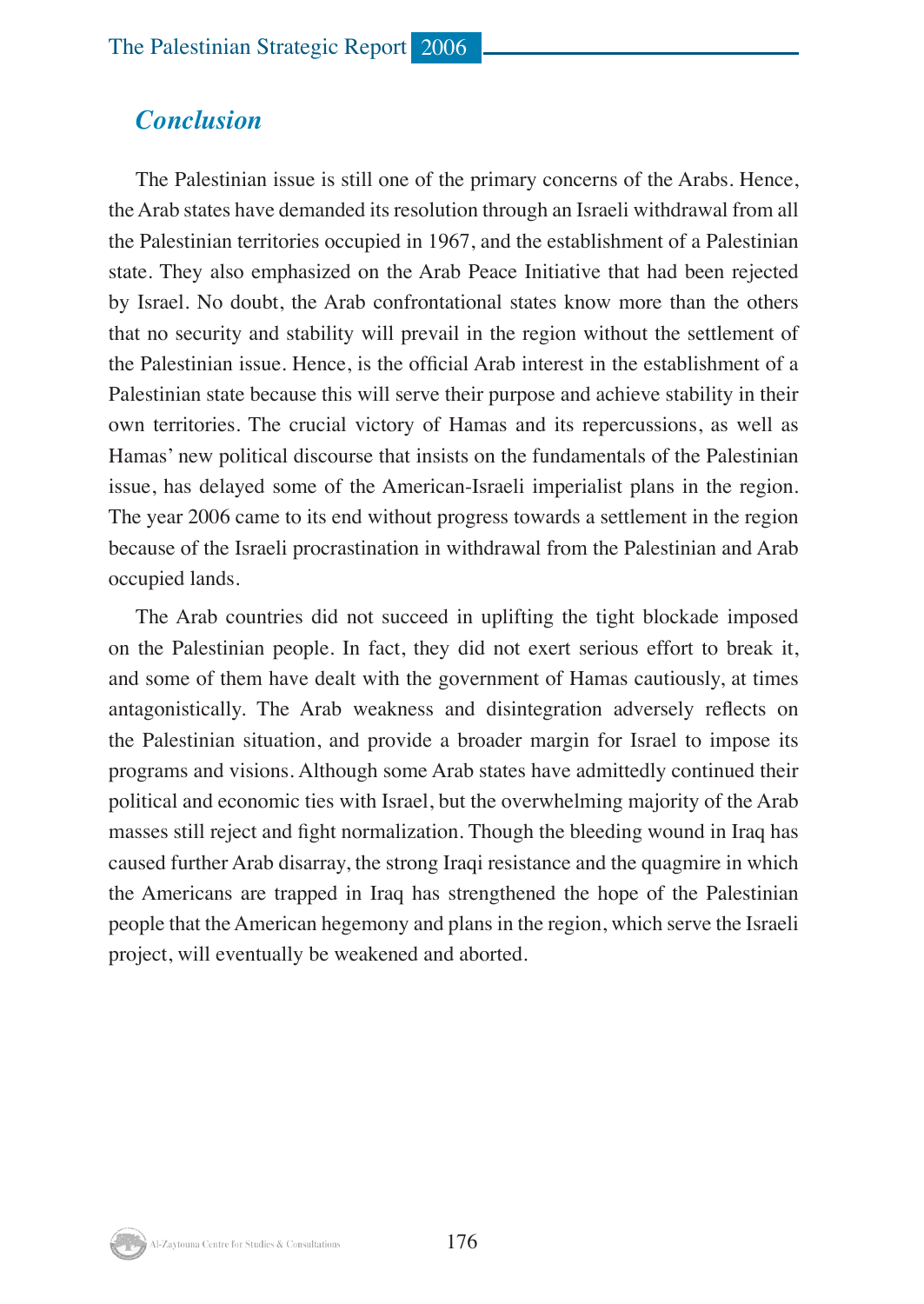# **Endnotes**

<sup>1</sup> See the Arabic site of the British Broadcasting Corporation (BBC), 27/1/2006, http://news.bbc.co.uk/hi/arabic/middle\_east\_news/newsid\_4649000/4649168.stm Site of Aljazeera.net, 27/1/2006, http://www.aljazeera.net/news/archive/archive?ArchiveId=309388 *Al-Quds al-Arabi*, 16/11/2006. *Addustour*, 11/3/2006. *Al-Quds al-Arabi*, 26/4/2006. Aljazeera.net, 27/1/2006, http://www.aljazeera.net/news/archive/archive?ArchiveId=309388 Ibid. *Albayan*, 26/3/2006. *Al-Hayat,* 30/3/2006. <sup>10</sup> See Arab Summit Declaration, 18<sup>th</sup> session, Khartoum, 28-29/3/2006, League of Arab States, official documents, http://www.arableagueonline.org/las/arabic/details\_ar.jsp?art\_id=4173&level\_id=202 11 See *Okaz*, 30/3/2006. *Alquds*, 19/7/2006. *Alittihad*, 27/7/2006. *Al-Quds al-Arabi*, 2/10/2006. *Okaz,* 29/10/2006. *Al-Khaleej*, 3/5/2006. <sup>17</sup> PIC, 30/5/2006. *Assafir*, 13/7/2006. *Asharq Alawsat*, 4/8/2006. *Al-Hayat*, 2/2/2006. *Al-Quds al-Arabi*, 16/3/2006. *Al-Quds al-Arabi*, 27/4/2006. *Asharq Alawsat*, 18/6/2006. See Arabs 48, 1/11/2006; and *al-Khaleej*, 11, 17/11/2006. *Al-Akhbar* newspaper, Beirut, 3/10/2006. *Albayan*, 26/12/2006. *Asharq Alawsat*, 27/12/2006. *Assabeel* newspaper, Amman, 26/12/2006. *Al-Khaleej*, 22/3/2006. 30 Quoted from *Yedioth Ahronoth*, 7/6/2006. *Al-Hayat*, 5/3/2006. *Al-Sharq* newspaper, Qatar, 30/3/2006. *Al-Hayat,* 24/5/2006. *Assafir*, 4/7/2006. *Al-Hayat,* 25/9/2006. <sup>36</sup> See the Arabic site of BBC, 9/10/2006, http://news.bbc.co.uk/hi/arabic/middle\_east\_news/newsid\_6034000/6034403.stm *Al-Khaleej*, 13/10/2006. *Albalad*, 6/11/2006. *Albayan*, 24/11/2006, quoted from the Spanish newspaper *ABC*. *Assafir*, 3/1/2006. *Almustaqbal* newspaper, Beirut, 30/1/2006. *Al-Hayat,* 6/3/2006.

*Albayan*, 27/3/2006.

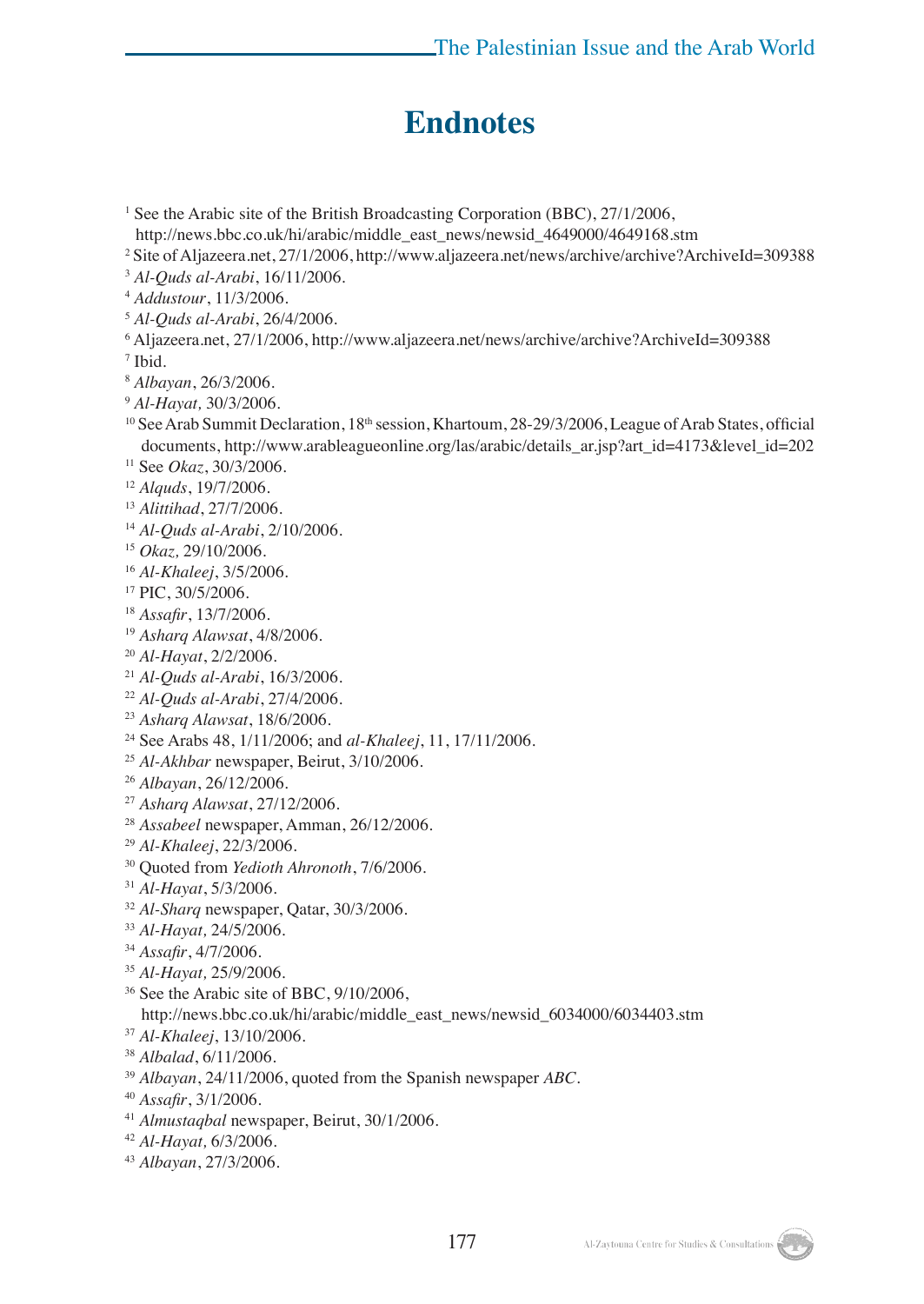#### The Palestinian Strategic Report 2006

- *Annahar*, 1/4/2006.
- *Asharq Alawsat*, 16/4/2006.
- *Al-Hayat,* 1/2/2006.
- *Al-Hayat,* 23/9/2006.
- *Asharq Alawsat*, 24/9/2006.
- *Al-Hayat,* 10/12/2006.
- *Al-Khaleej*, 19/3/2006.
- See http: //www.zionism-israel.com/log/archives/00000256.html
- *Asharq Alawsat*, 23/12/2006.
- *Assabeel*, 18/4/2006.
- *Al-Khaleej*, 22/10/2006.
- Quds Press, 30/10/2006.
- *Al-Akhbar*, 5/12/2006.
- Arabs 48, 21/6/2006.
- Quds Press, 12/12/2006.
- Helen Brusilovsky, Israel's Foreign Trade by Countries 2006, 17/1/2007.
- Quds Press, 26/6/2006.
- *Al-Khaleej*, 22/3/2006.
- *Assafir*, 6/4/2006.
- Quds Press, 10/5/2006.
- *Assafir*, 5/9/2006.
- 65 See *Addustour*, 12/5/2006; and *al-Quds al-Arabi*, 16/5/2006.
- *Al-Hayat,* 27/4/2006.
- *Al-Khaleej*, 12/5/2006.
- *Assafir*, 2/11/2006.
- *Al-Khaleej*, 8/9/2006.